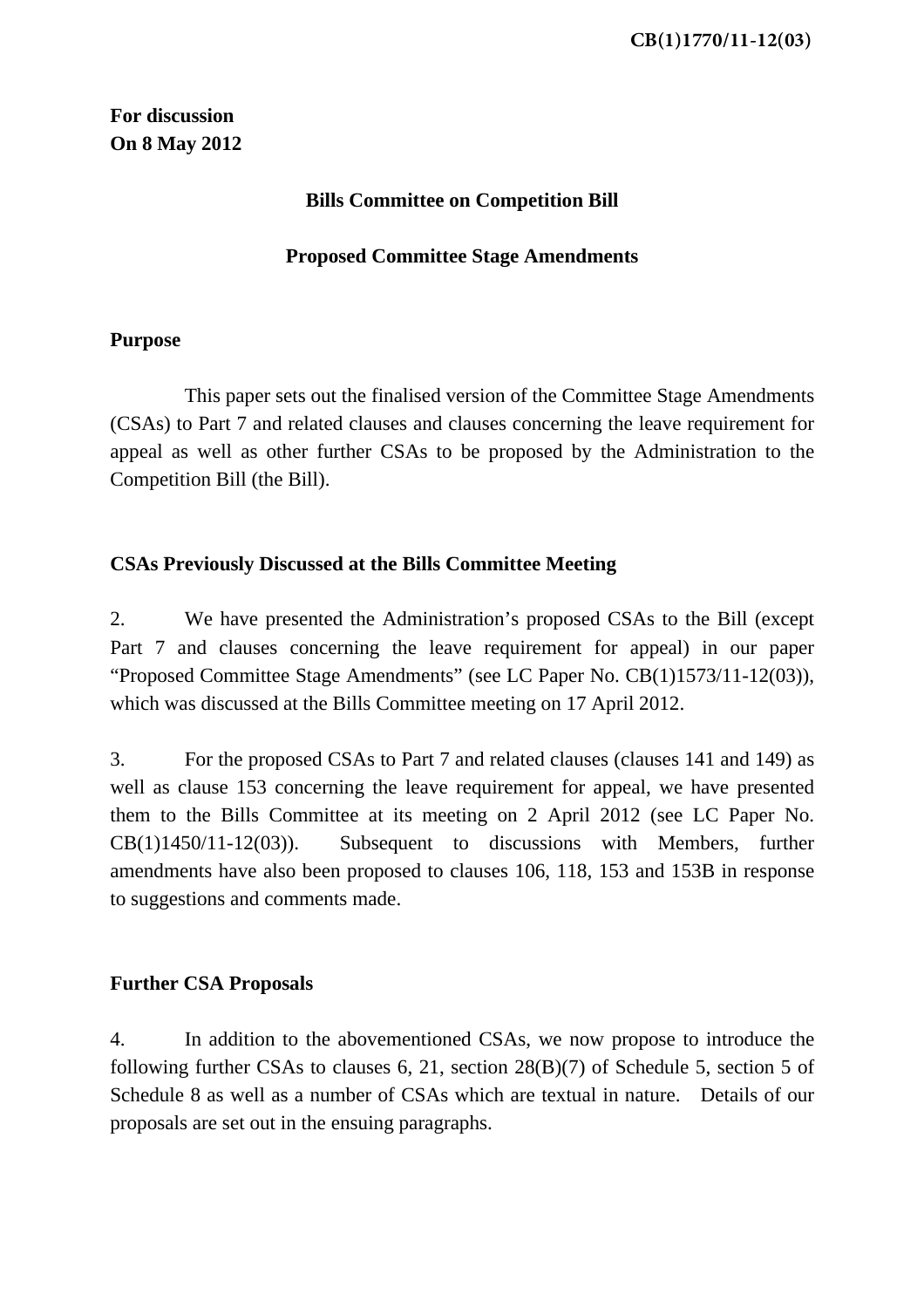### *Clause 6, Clause 21 and Section 28(B)(7) of Schedule 5*

5. In response to Members' suggestions, amendments to clause 21 (setting out relevant factors that may be taken into account in determining whether an undertaking has a substantial degree of market power) and section 28(B)(7) of Schedule 5 (a textual amendment) have been proposed and agreed at the Bills Committee meeting on 24 April 2012 (see LC Paper No. CB(1)1652/11-12(02)).

6. We have also proposed to delete clause 6(2) in response to Members' suggestion. Details are set out in the Administration's responses to questions raised by Members submitted to the Bills Committee for discussion on 8 May 2012.

### *Section 5 of Schedule 8*

7. Under clause 154, the registrar, senior deputy registrar and deputy registrar of the High Court would, by virtue of their appointments for the High Court, also hold offices of registrar, senior deputy registrar and deputy registrar of the Competition Tribunal (CT). The registrar, senior deputy registrar and deputy registrar of the High Court are currently listed as "judicial offices" in Schedule 1 of the Judicial Officers Recommendation Commission Ordinance (Cap. 92).

8. We note that the Bill does not provide for the listing of registrar, senior deputy registrar and deputy registrar of the CT in Schedule 1 of Cap. 92. Since registrar, senior deputy registrar and deputy registrar of the CT are separate and discrete judicial offices distinct from those of the High Court, we propose that an amendment should be made to section 5 of Schedule 8 of the Bill so that registrar, senior deputy registrar and deputy registrar of the CT would be added to Schedule 1 of Cap.92.

### *Other Textual and Technical Amendments*

9. For the purpose of enhancing the clarity of the Bill, we propose a number of further textual or technical amendments. Details of these amendments are set out below. They are summarized in Annex A and shown in marked-up version at Annex B -

> (a) **clause 14(2)**: to change "*affected by the proposed rescission*" in the English text of paragraph (a) of subclause (2) to "*affected by it*" to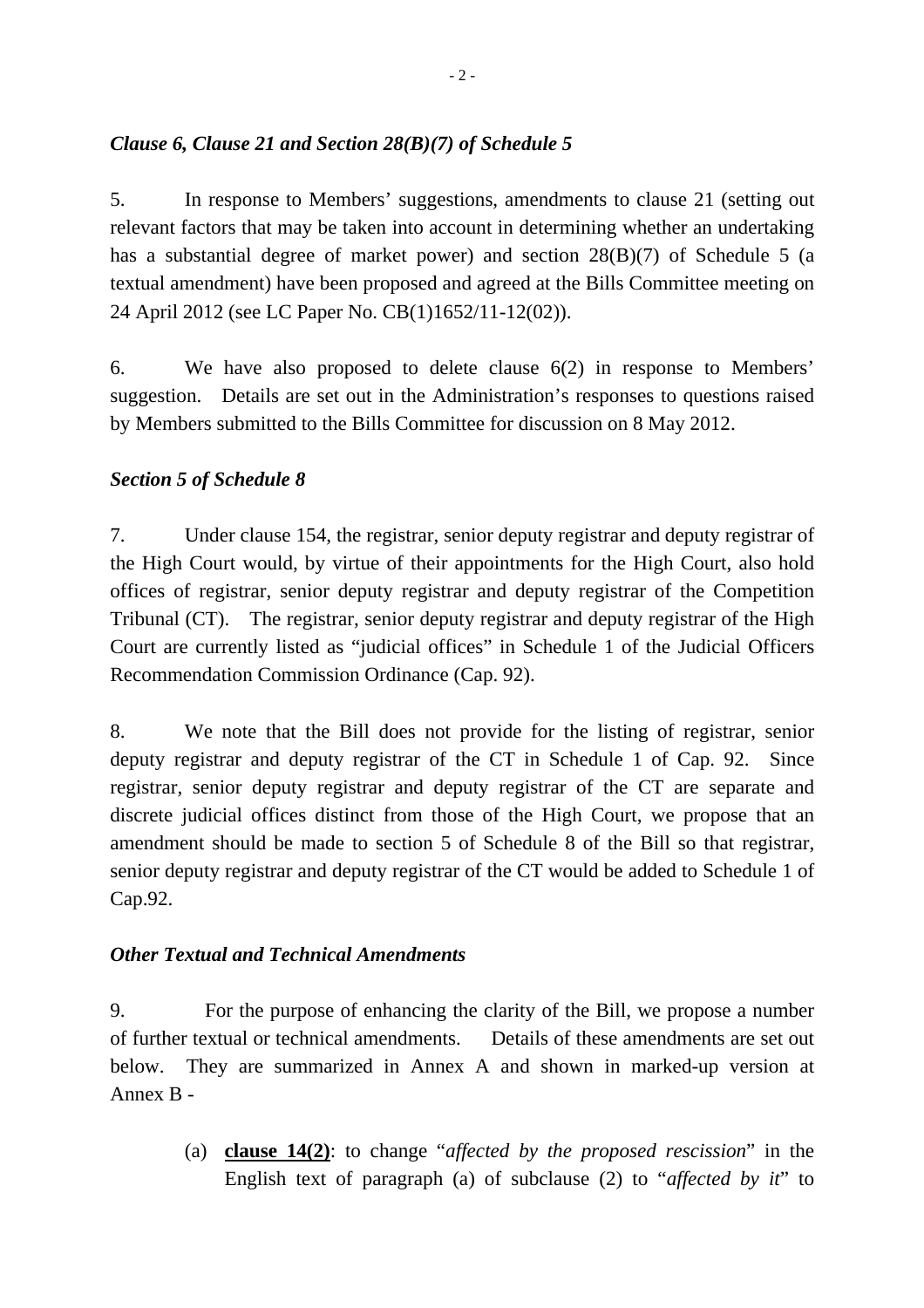achieve consistency with clause 29(2)(a);

- (b) **clause 45(2)**: to amend our earlier CSA to subclause (2) by changing "*the person*" in the English text to "*that perso*n" to achieve consistency with the use of "that person" in the same subclause;
- (c) **clause 161(3A)**: to amend our earlier CSA by changing "*or any amendment of it*" in the English text of the newly added subclause (3A) to "*or any amendment to it*" to achieve consistency with other similar references in the Bill;
- (d) **clause 167(1)**: to amend our earlier CSA to paragraph (b)(ii) of subclause (1) by amending "*convicted of an offence under Part 3 or 12*" to read "*convicted of an offence under this Part or Part 3*" to follow the conventional drafting approach;
- (e) **Schedule 1**: to amend the square bracket as *"[ss. 9, 15, 24, 30, & 36 & 162A]"* to reflect the fact that reference to clause 162A is made in Schedule 1;
- (f) **section 5 of Schedule 1**: to amend our earlier CSA by replacing "。" with " ; " at the end of the definition of "對上公曆年 (preceding calendar year)" in the Chinese text of the newly added subsection (5) as *"*指第*1(a)*、*(b)*或*(c)* 款提述的公曆年對上的一個公曆年。;*"*;
- (g) **section 6 of Schedule 1**: to amend our earlier CSAs as follows
	- (i) to amend the Chinese text of newly added subsection (1) to read "*如某業務實體<del>在某營業期</del>從事某行為,而該業務實體在<del>該</del>營* 業期的營業額不超過*\$40,000,000*,第二行為守則不適用於該業 務實體在該營業期從事的行為。*"* to ensure consistency with the English text of this section;
	- (ii) to delete the word "從" from the Chinese text of the newly added paragraph (a)(ii) of subsection (3) to read *"*該業務實體在從對上 公曆年內終結的財政年度,不足*12*個月*…"*;
	- (iii) to replace " $\circ$ " with "; " at the end of the definition of "對上公曆  $\#$  (preceding calendar year)" in the Chinese text of subsection (4)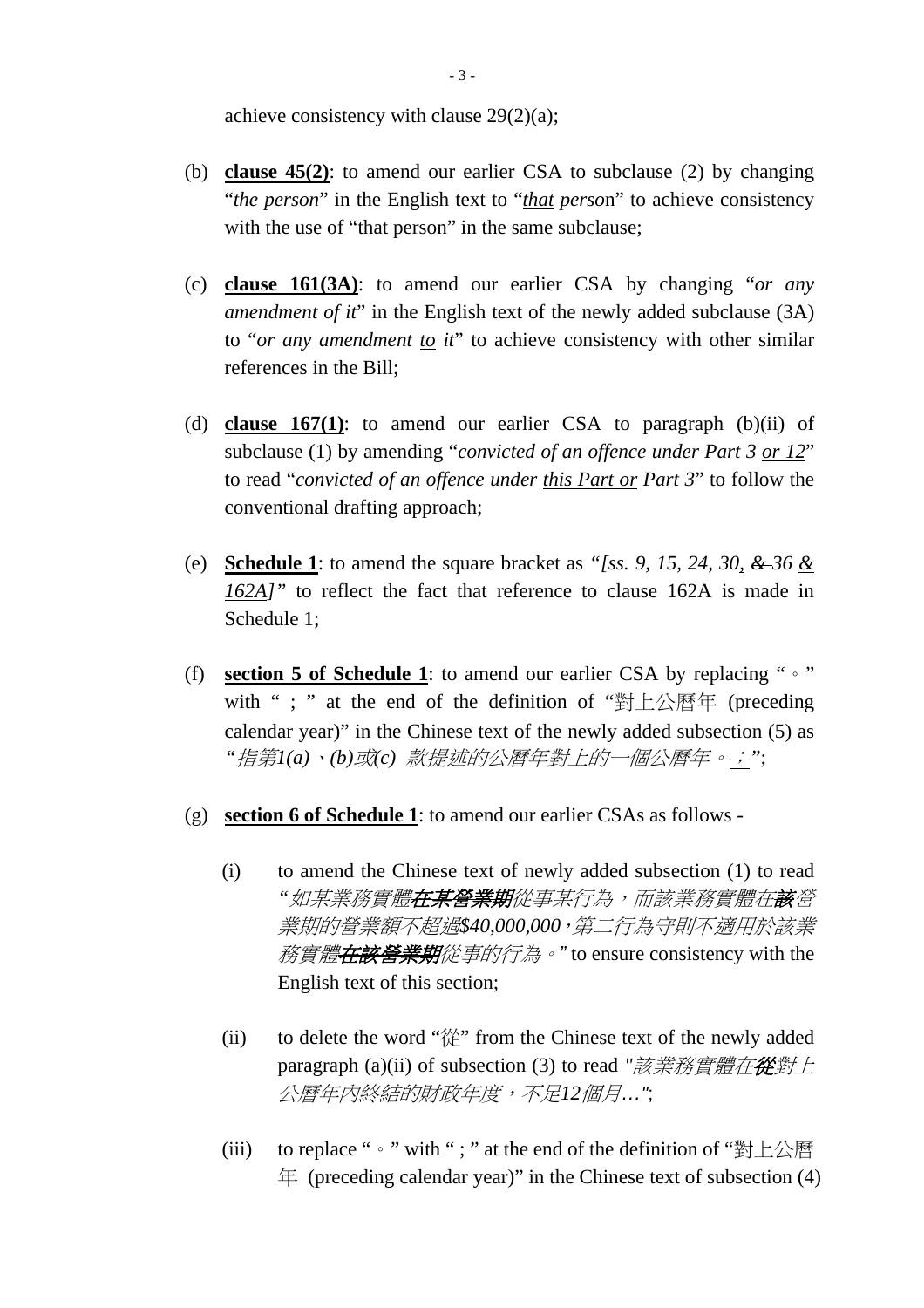as *"*指有從事第*(1)*款提述的行為的公曆年對上的一個公曆 年。;*"*;

- (h) **Schedule 3**: to amend the square bracket as *"[ss. 92, & 110 & 113]"* to reflect the deletion of clause 113;
- (i) **section 29 of Schedule 5**: to amend our earlier CSA by adding "," before "to the Chief Executive" in the English text of the newly added paragraph (ca) of subsection (2) as *"the duty to give a copy of its annual report, its statement of accounts, and the auditor's report on the statement of accounts, to the Chief Executive"* to enhance clarity; and
- (j) **section 15 of Schedule 7**: to amend our earlier CSA by amending the Chinese text of the newly added subsection (2A) to read *"*第*(2A) (2)*款 提述的通知須*"*.

10. For Members' easy reference, we have summarised at **Annex A** all CSAs to Part 7, clause 153 as well as the further CSAs in paragraphs 5 - 9 above. A marked-up version of these CSAs to the Bill is at **Annex B**.

### **Advice Sought**

11. Members are invited to note the contents of the paper.

## **Commerce and Economic Development Bureau May 2012**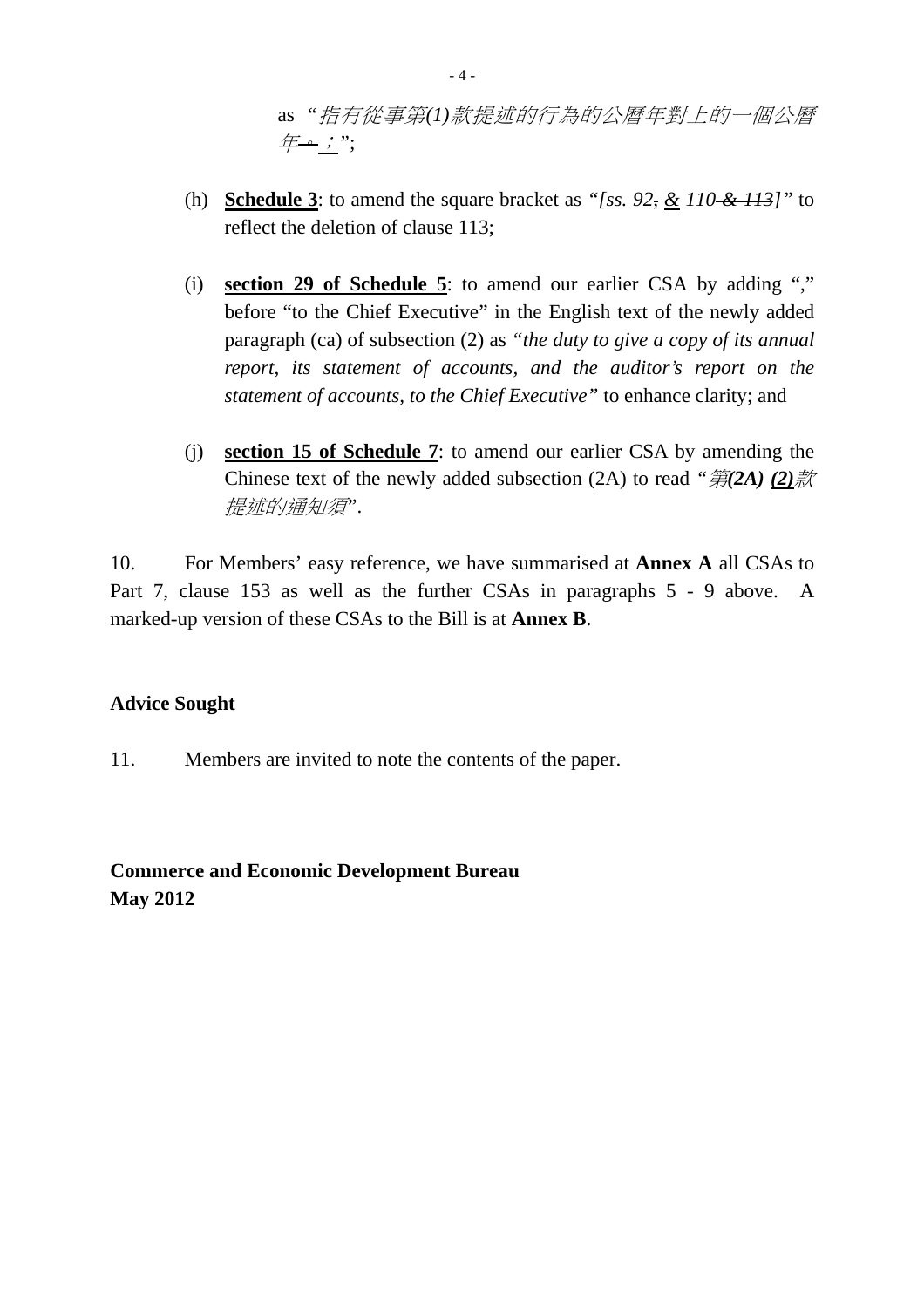## **Annex A**

#### **Proposed further CSAs and amendments to CSAs to the Competition Bill <sup>1</sup>**

| <b>Item</b>                                   | <b>Clause</b>                 | <b>Proposed Amendment</b>                                                                                                                                                                                                                                                                                                                                                                                                                                                                 | <b>Justifications</b>                                                                                                                                                                                                           | Meeting $^2$ |  |
|-----------------------------------------------|-------------------------------|-------------------------------------------------------------------------------------------------------------------------------------------------------------------------------------------------------------------------------------------------------------------------------------------------------------------------------------------------------------------------------------------------------------------------------------------------------------------------------------------|---------------------------------------------------------------------------------------------------------------------------------------------------------------------------------------------------------------------------------|--------------|--|
|                                               | <b>Part 2 (Conduct Rules)</b> |                                                                                                                                                                                                                                                                                                                                                                                                                                                                                           |                                                                                                                                                                                                                                 |              |  |
| 1.                                            | 6(2)                          | To delete subclause (2) without<br>replacement.                                                                                                                                                                                                                                                                                                                                                                                                                                           | Since the relationship between the<br>first conduct rule and serious<br>anti-competitive conduct has been<br>provided for in other clauses of the<br>Bill, the illustrative examples in<br>clause 6(2) are no longer necessary. | 24/4/2012    |  |
| 2.                                            | 14(2)                         | To change "affected by the<br>proposed rescission" in the<br>English text of paragraph (a) of<br>subclause (2) to "affected by it".                                                                                                                                                                                                                                                                                                                                                       | To achieve consistency with similar<br>phrase in clause 29(2)(a).                                                                                                                                                               |              |  |
| 3.                                            | 21                            | To add a new subclause to<br>provide that the following factors<br>may be taken into account in<br>determining whether an<br>undertaking has a substantial<br>degree of market power -<br>(a) the market share of the<br>undertaking;<br>(b) the undertaking's power to<br>make pricing and other decisions;<br>(c) any barriers to entry to<br>competitors into the relevant<br>market; and<br>(d) any other relevant matters<br>specified in the guidelines issued<br>under section 35. | To provide more clarity in respect of<br>the relevant factors that may be<br>taken into account in determining<br>whether there is a substantial<br>degree of market power for the<br>purpose of the second conduct rule.       | 24/4/2012    |  |
| <b>Part 3 (Complaints and Investigations)</b> |                               |                                                                                                                                                                                                                                                                                                                                                                                                                                                                                           |                                                                                                                                                                                                                                 |              |  |
| 4.                                            | 45(2)                         | To amend the early CSA by<br>changing "the person" in the<br>English text of subclause (2) to<br>"that person".                                                                                                                                                                                                                                                                                                                                                                           | To achieve consistency with the use<br>of "that person" in the same<br>subclause.                                                                                                                                               |              |  |

 $1$  The list details all further amendments to the Bill and amendments to CSAs subsequent to the discussion of the earlier CSAs proposed by the Administration at the Bills Committee meeting of 17 April 2012.

 $\overline{a}$ 

 $2$  The dates therein refer to meetings of the Bills Committee at which the amendments were considered/discussed, and/or appeared in the relevant paper for the meeting.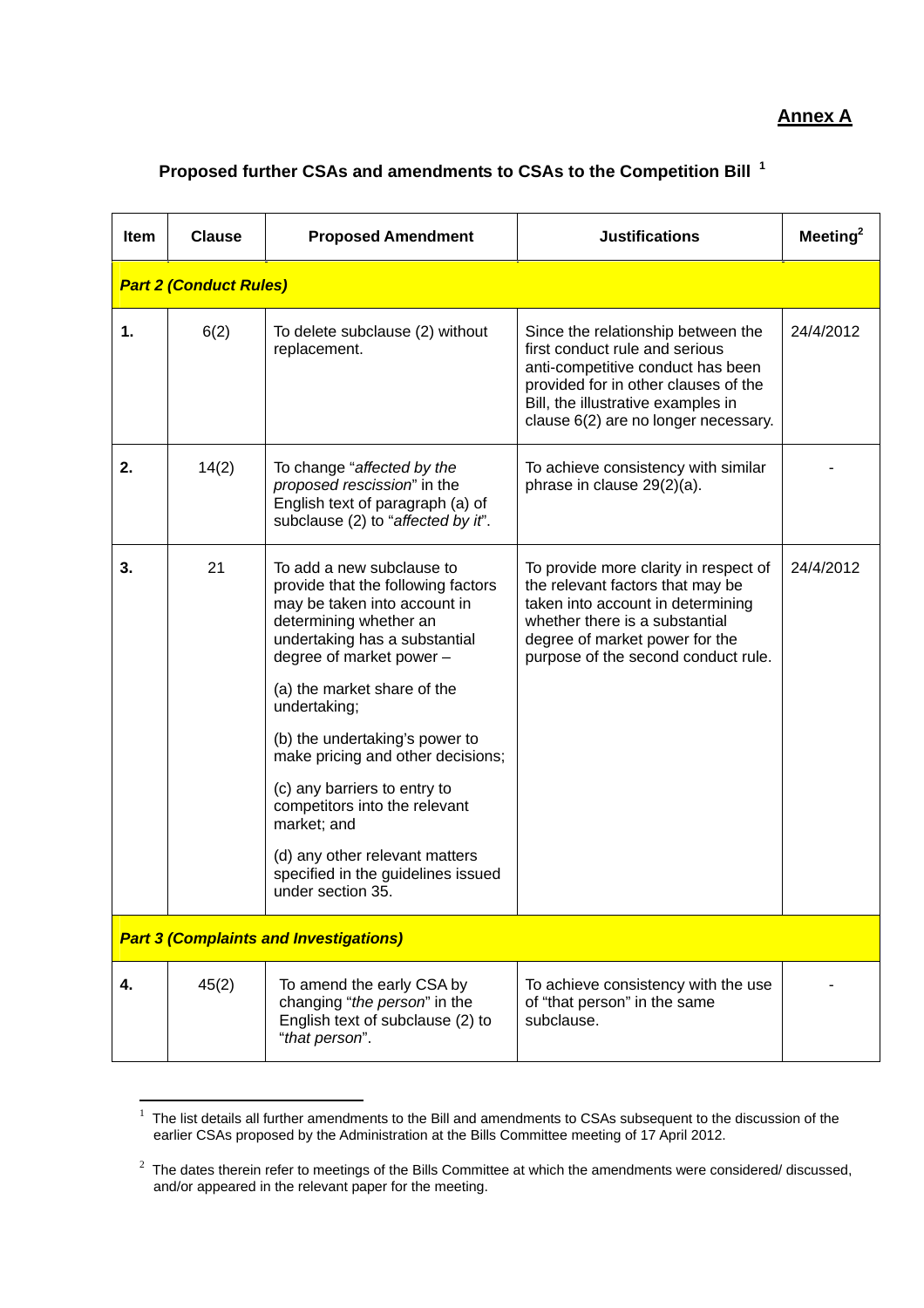| <b>Item</b> | <b>Clause</b>                   | <b>Proposed Amendment</b>                                                                                                                                                                                                                                                                                                                                                                                                                                                                                                                                                                                     | <b>Justifications</b>                                                                                                                                                                                                                                                                                                                                                                 | Meeting $2$            |
|-------------|---------------------------------|---------------------------------------------------------------------------------------------------------------------------------------------------------------------------------------------------------------------------------------------------------------------------------------------------------------------------------------------------------------------------------------------------------------------------------------------------------------------------------------------------------------------------------------------------------------------------------------------------------------|---------------------------------------------------------------------------------------------------------------------------------------------------------------------------------------------------------------------------------------------------------------------------------------------------------------------------------------------------------------------------------------|------------------------|
|             | <b>Part 7 (Private Actions)</b> |                                                                                                                                                                                                                                                                                                                                                                                                                                                                                                                                                                                                               |                                                                                                                                                                                                                                                                                                                                                                                       |                        |
| 5.          | 104                             | To delete the definition of "stand"<br>alone action" from the clause.                                                                                                                                                                                                                                                                                                                                                                                                                                                                                                                                         | To give effect to the proposal of<br>removing the right of standalone<br>private action from the Bill.                                                                                                                                                                                                                                                                                | 25/10/2011<br>2/4/2012 |
| 6.          | 106                             | To amend the clause as "No<br>person may bring any<br>proceedings independently of this<br>Ordinance, whether under any<br>rule of law or any enactment, in<br>any court in Hong Kong, if $\pm$<br>(a) the cause of action is the<br>defendant's contravention, or<br>involvement in a contravention, of<br>a conduct rule.; or<br>the proceedings are founded<br>(b)<br>on more than one cause of action<br>and any of the causes of action is<br>the defendant's contravention, or<br>involvement in a contravention, of<br>a conduct rule."                                                                | To clarify that only proceedings that<br>have any of their cause(s) of action<br>being the defendant's contravention<br>or involvement in a contravention<br>must be brought under the Bill.                                                                                                                                                                                          | 2/4/2012<br>17/4/2012  |
| 7.          | 108                             | To amend the clause to the effect<br>that follow-on competition<br>proceedings, whether pure or<br>composite, may only be brought in<br>the Competition Tribunal (CT),<br>subject to the right of the Court of<br>First Instance (CFI) to retain the<br>proceedings in the interests of<br>justice, and add that a<br>determination by the CFI that an<br>act is a contravention of conduct<br>rule in a proceeding transferred to<br>the CFI from the Tribunal is a<br>ground for follow-on action.<br>To add "or the Court of First<br>Instance" after "the Tribunal" in<br>paragraph (b) of subclause (4). | To give effect to the policy intent that<br>the CT should be given primary<br>jurisdiction over competition-related<br>matters.<br>Amendments to be proposed taking<br>account of the possibility that the<br>CFI may adjudicate on a defence<br>based on alleged contravention or<br>alleged involvement in a<br>contravention of a conduct rule that<br>is transferred from the CT. | 2/4/2012               |
| 8.          | 109                             | To amend the clause to provide<br>that in the case of a decision of<br>the CFI, the period during which<br>proceedings for a follow-on action<br>may not be brought is the period<br>during which an appeal may be<br>made to the Court of Appeal.                                                                                                                                                                                                                                                                                                                                                            | Amendments to be proposed taking<br>account of the possibility that the<br>CFI may adjudicate on a defence<br>based on alleged contravention or<br>alleged involvement in a<br>contravention that is transferred<br>from the CT.                                                                                                                                                      | 2/4/2012               |

 $\sim$  -  $\sim$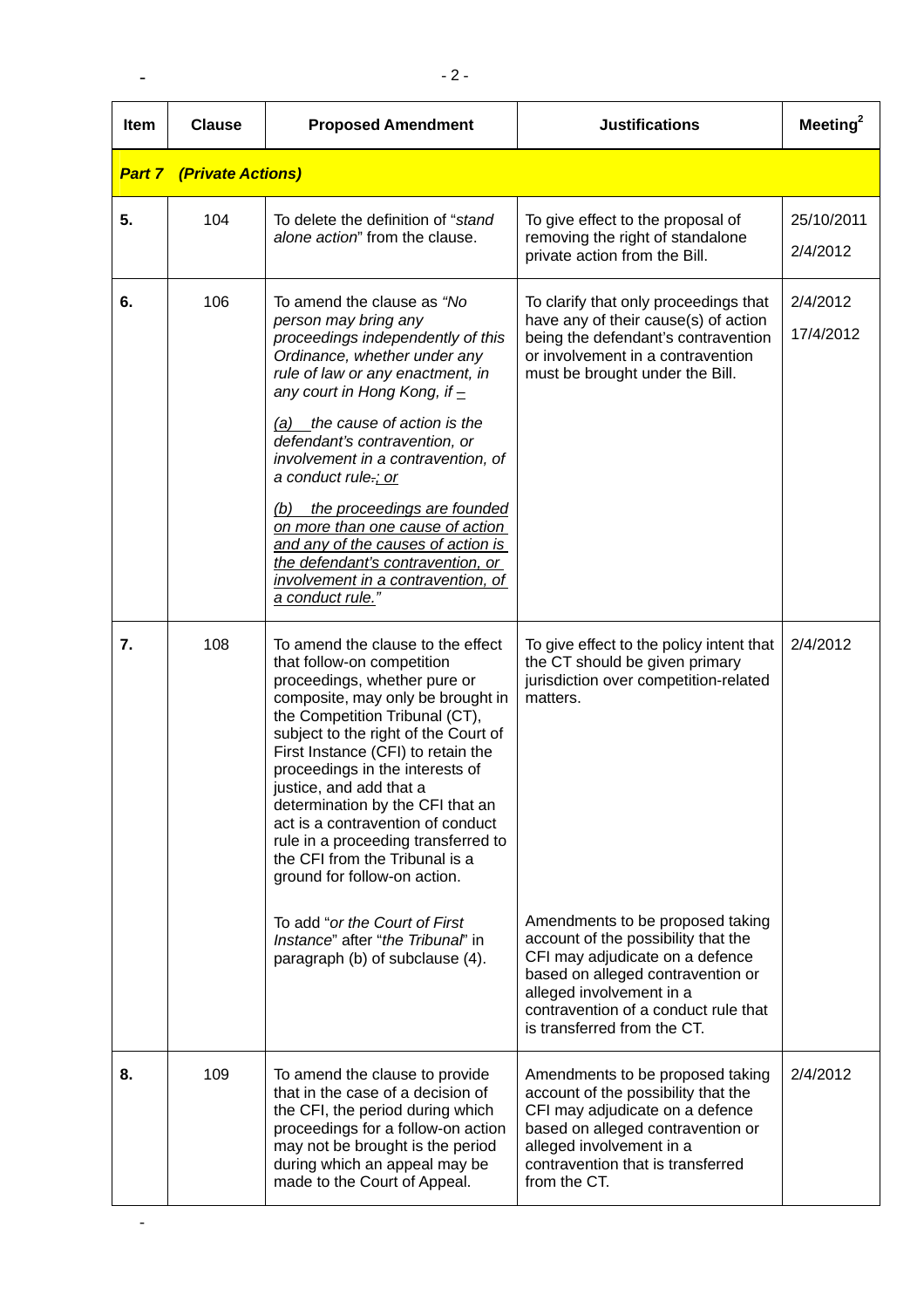| <b>Item</b> | <b>Clause</b>            | <b>Proposed Amendment</b>                                                                                                                                                                                                                                                                                                                                                                                                                                                                                                                                                                            | <b>Justifications</b>                                                                                                                                                                                                                                                                                      | Meeting $^2$           |
|-------------|--------------------------|------------------------------------------------------------------------------------------------------------------------------------------------------------------------------------------------------------------------------------------------------------------------------------------------------------------------------------------------------------------------------------------------------------------------------------------------------------------------------------------------------------------------------------------------------------------------------------------------------|------------------------------------------------------------------------------------------------------------------------------------------------------------------------------------------------------------------------------------------------------------------------------------------------------------|------------------------|
| 9.          | 111<br>112<br>113<br>114 | To delete the clauses.                                                                                                                                                                                                                                                                                                                                                                                                                                                                                                                                                                               | To give effect to the proposal of<br>removing the right of standalone<br>private action from the Bill.                                                                                                                                                                                                     | 25/10/2011<br>2/4/2012 |
| 10.         | 115                      | To amend the clause to the effect<br>that the CFI must transfer any<br>proceedings relating to<br>competition claims (except those<br>closely-connected claims in<br>composite claims which the CFI<br>considers that it should not be<br>transferred in the interests of<br>justice), or alleged contravention<br>or alleged involvement in a<br>contravention of a conduct rule as<br>defence in any proceedings<br>before the CFI, to the CT.                                                                                                                                                     | To give effect to the policy intent that<br>the CT should be given primary<br>jurisdiction over competition-related<br>matters.                                                                                                                                                                            | 2/4/2012               |
| 11.         | <b>New</b><br>(115A)     | To provide for the transfer of<br>proceedings from the CT to the<br>CFI. The CT must transfer so<br>much of the proceedings brought<br>before it that are not within the<br>jurisdiction of the CT but the CFI.<br>The CT may transfer any<br>closely-connected claims in<br>composite claims to the CFI if the<br>CT considers that it is in the<br>interests of justice to do so.<br>The<br>CT may also transfer any defence<br>based on alleged contravention or<br>involvement in contravention<br>transferred from the CFI back to<br>the CFI if it is in the interests of<br>justice to do so. | To give effect to the policy intent that<br>the CT should be given primary<br>jurisdiction over competition-related<br>matters, while allowing for flexibility<br>for the CT to decide whether certain<br>proceedings should be transferred<br>to the CFI for adjudication in the<br>interests of justice. | 2/4/2012               |
| 12.         | <b>New</b><br>(115B)     | To provide that the CFI must not<br>transfer back those proceedings<br>transferred from the CT under<br>new clause 115A to the CT.                                                                                                                                                                                                                                                                                                                                                                                                                                                                   | To ensure finality on the transfer of<br>proceedings between courts.                                                                                                                                                                                                                                       | 2/4/2012               |
| 13.         | <b>New</b><br>(115C)     | To provide that the CT must not<br>transfer back those proceedings<br>transferred from the CFI under<br>clause 115(1) back to the CFI.                                                                                                                                                                                                                                                                                                                                                                                                                                                               | To ensure finality on the transfer of<br>proceedings between courts.                                                                                                                                                                                                                                       | 2/4/2012               |
| 14.         | 116                      | To amend the clause to the effect<br>that the CT may make cost orders<br>in proceedings transferred to the<br>CFI.                                                                                                                                                                                                                                                                                                                                                                                                                                                                                   | By virtue of clause 143, the CT also<br>has the same power as the CFI in<br>respect of costs. It is therefore not<br>necessary to detail the manner<br>through which the CT shall order<br>costs as originally set out in clauses<br>116(2) to 116(4).                                                     | 2/4/2012               |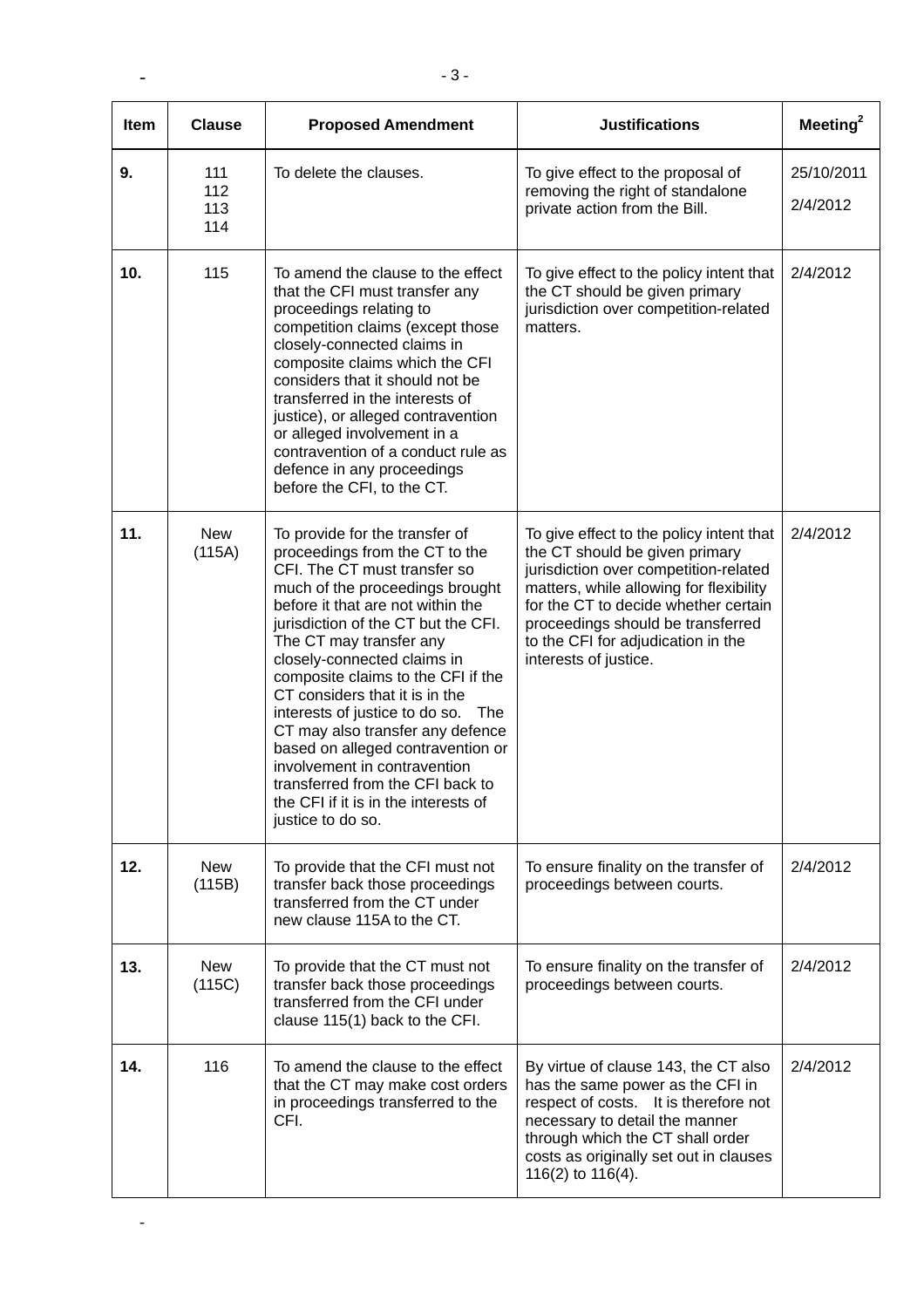| <b>Item</b> | <b>Clause</b> | <b>Proposed Amendment</b>                                                                                                                                                                                                                                                                                                                                                                                                                                                                                                                                                                                                                                                                                                                                                                                                         | <b>Justifications</b>                                                                                                                                                                                                                 | Meeting <sup>2</sup>  |
|-------------|---------------|-----------------------------------------------------------------------------------------------------------------------------------------------------------------------------------------------------------------------------------------------------------------------------------------------------------------------------------------------------------------------------------------------------------------------------------------------------------------------------------------------------------------------------------------------------------------------------------------------------------------------------------------------------------------------------------------------------------------------------------------------------------------------------------------------------------------------------------|---------------------------------------------------------------------------------------------------------------------------------------------------------------------------------------------------------------------------------------|-----------------------|
| 15.         | 117           | To amend the clause as follows $-$<br>to amend the heading as<br>"Reference by Court of First<br>Instance or the Tribunal to<br>the Commission for<br>investigation";<br>to amend subclause (1) as<br>"In any proceedings brought<br>in-before the Court of First<br>Instance or in the Tribunal in<br>which a contravention, or<br>involvement in a<br>contravention,  refer the<br>alleged contravention or<br>alleged involvement to the<br>Commission";<br>to amend subclause (2) as<br>" referred an alleged<br>contravention, or alleged<br>involvement in a<br>contravention, of a conduct<br>rule"                                                                                                                                                                                                                        | To clarify that both an alleged<br>contravention and an alleged<br>involvement in a contravention of a<br>conduct rule can be a cause of<br>action of proceedings before the<br>CFI or the CT.                                        | 2/4/2012              |
| 16.         | 118           | To amend the clause as follows -<br>to amend subclause (1) as<br>"brought in before the Court<br>of First Instance or in-the<br>Tribunal in which a<br>contravention, or<br><u>involvement in a</u><br>contravention, of a conduct<br>$rule$ ;<br>to amend subclause (2) as<br>"In any Subject to subsection<br>(2A), in such proceedings the<br>Court of First Instance or the<br>Tribunal (as the case<br>requires) is bound, once any<br>period specified in<br>subsection (3) has expired,<br>by any an earlier decision of<br>the Court or Tribunal that the<br>act in question is a<br>contravention, or<br>involvement in a<br>contravention, of the conduct<br>rule.",<br>to add a new subclause<br>$\overline{\phantom{m}}$<br>providing that the decision of<br>the CFI or the Tribunal is not<br>binding on subsequent | To clarify that both an alleged<br>contravention or an alleged<br>involvement in a contravention of a<br>conduct rule can be a cause of<br>action of proceedings before the<br>CFI or the CT.<br>To enhance clarity of the provision. | 2/4/2012<br>24/4/2012 |

 $\sim$  -  $\sim$   $\sim$   $\sim$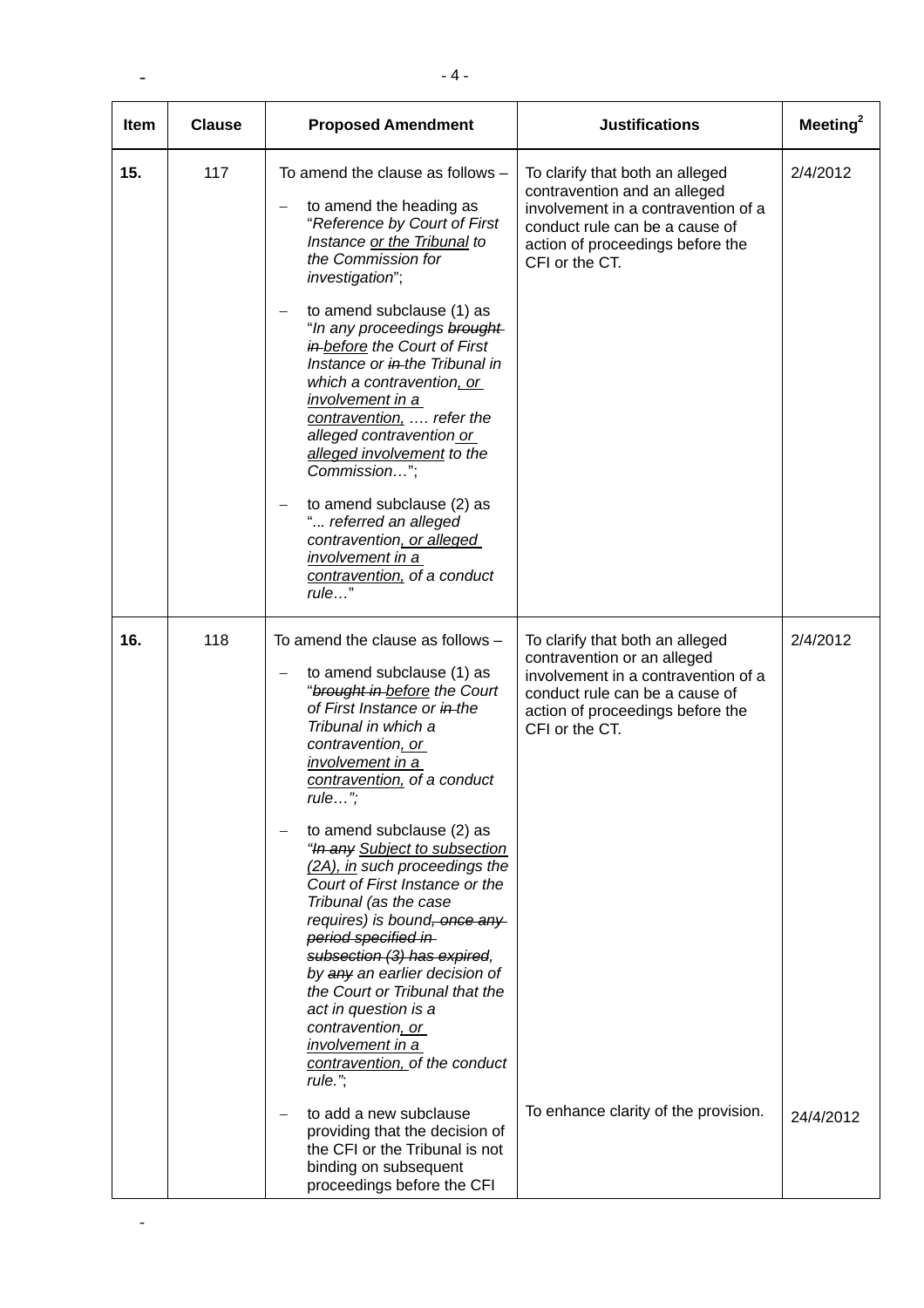| <b>Item</b> | <b>Clause</b> | <b>Proposed Amendment</b>                                                                                                                                                                                                                                                                                                                                                                                                                                                                                                                                                | <b>Justifications</b>                                                                                                                                                                                                                                                                                                | Meeting $^2$ |
|-------------|---------------|--------------------------------------------------------------------------------------------------------------------------------------------------------------------------------------------------------------------------------------------------------------------------------------------------------------------------------------------------------------------------------------------------------------------------------------------------------------------------------------------------------------------------------------------------------------------------|----------------------------------------------------------------------------------------------------------------------------------------------------------------------------------------------------------------------------------------------------------------------------------------------------------------------|--------------|
|             |               | or the Tribunal until the<br>appeal period as prescribed<br>under subclause (3) is<br>expired;<br>to change "subsection (2)" to<br>"subsection (2A)" and "any<br>such appeal' to "such an<br>appeal" in subclause (3).                                                                                                                                                                                                                                                                                                                                                   | Textual amendment.                                                                                                                                                                                                                                                                                                   |              |
| 17.         | 119           | To amend the clause as follows $-$<br>to amend subclause (1) as<br>" an alleged contravention.<br>or alleged involvement in a<br>contravention, of a conduct<br>rule, before the specified<br>Court or the Tribunal or any<br>other court, ",<br>to amend subclause (2) as<br>" with the leave of the<br>specified Court or the<br>Tribunal or other court,<br>imposed by the specified<br>Court or the Tribunal or other<br>$count, \ldots$ ",<br>to add a subclause defining<br>"specified Court" as the Court<br>of Final Appeal, the Court of<br>Appeal and the CFI. | To clairfy that both an alleged<br>contravention or an alleged<br>involvement in a contravention of a<br>conduct rule can be a cause of<br>action of proceedings before the<br>CFI or the CT.<br>To clarity that the "other courts"<br>include the CFI, the Court of Appeal<br>as well as the Court of Final Appeal. | 2/4/2012     |
| 18.         | 120           | To amend the clause $-$<br>"at the invitation of the<br>specified Court or the<br>Tribunal or other court<br>before the specified Court or<br>the Tribunal or any other<br>court involving an alleged<br>contravention, or alleged<br>involvement in a<br>contravention, of a conduct<br>rule<br>(a) make written submissions<br>to the specified Court or<br>the Tribunal-or other-<br>court; or<br>(b) apply for the alleged<br>contravention or<br>involvement "<br>to define "specified Court" as<br>the Court of Final Appeal, the<br>Court of Appeal and the CFI.  | To clarify that both an alleged<br>contravention or an alleged<br>involvement in a contravention of a<br>conduct rule can be a cause of<br>action of proceedings before the<br>CFI or the CT.<br>To clarity that the "other courts"<br>include the CFI, the Court of Appeal<br>as well as the Court of Final Appeal. | 2/4/2012     |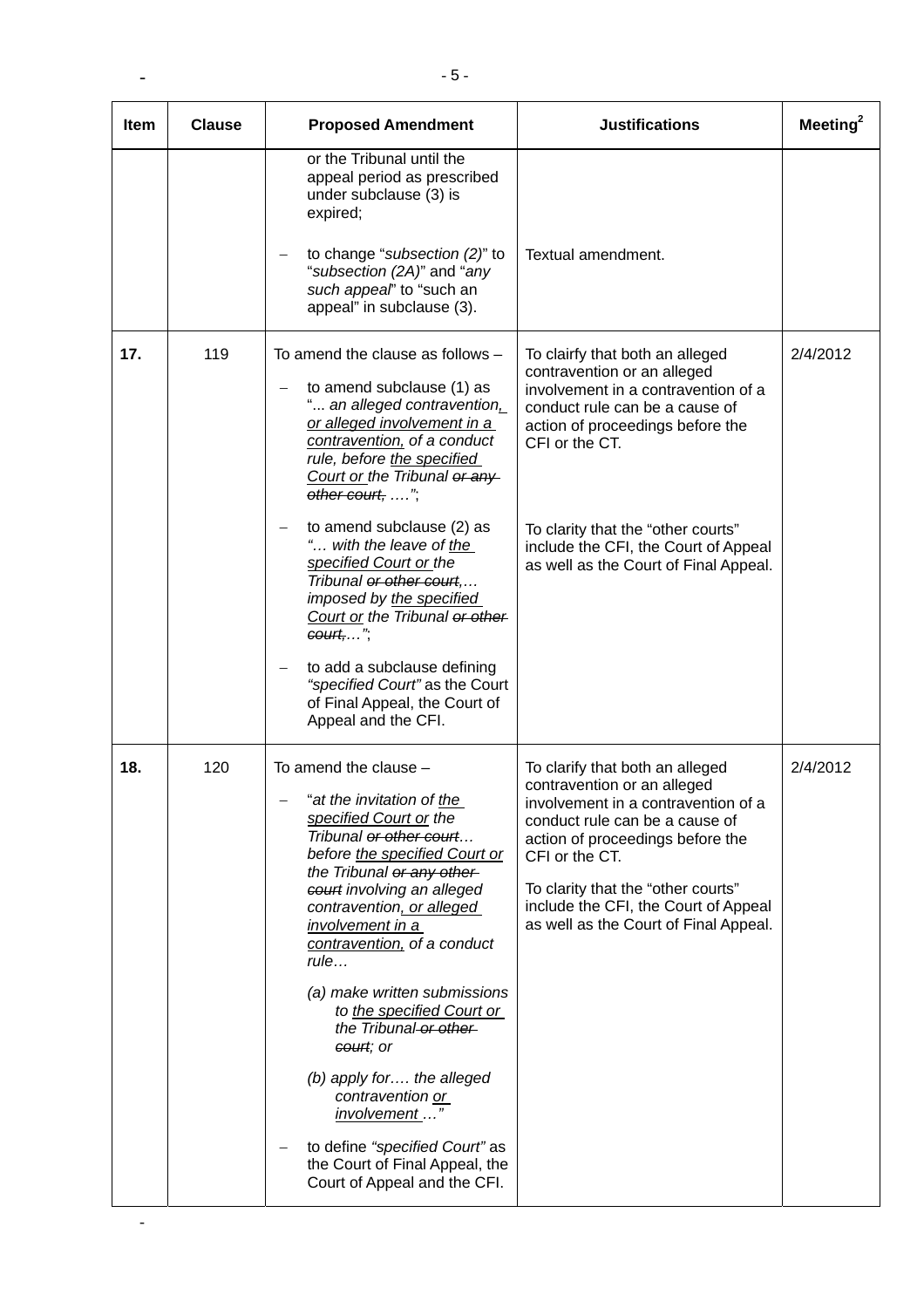| <b>Item</b> | <b>Clause</b>                         | <b>Proposed Amendment</b>                                                                                                                                                                                                                                                  | <b>Justifications</b>                                                                                                                                                                                                | Meeting $^2$ |
|-------------|---------------------------------------|----------------------------------------------------------------------------------------------------------------------------------------------------------------------------------------------------------------------------------------------------------------------------|----------------------------------------------------------------------------------------------------------------------------------------------------------------------------------------------------------------------|--------------|
|             | <b>Part 10 (Competition Tribunal)</b> |                                                                                                                                                                                                                                                                            |                                                                                                                                                                                                                      |              |
| 19.         | 141(1)                                | To amend subclause (1) as<br>$follows -$                                                                                                                                                                                                                                   |                                                                                                                                                                                                                      | 2/4/2012     |
|             |                                       | to amend paragraph (a) as<br>" alleged contraventions,<br>or involvements in<br>contraventions,";                                                                                                                                                                          | To clarify that an alleged<br>involvement in a contravention of a<br>competition rule also falls within the<br>CT's jurisdiction.                                                                                    |              |
|             |                                       | to amend paragraph (c) as<br>"in respect of<br>contraventions, or<br>involvements in<br>contraventions,.                                                                                                                                                                   | To clarify that follow-on actions in<br>respect of involvements in<br>contraventions of the conduct rules<br>also fall within the CT's jurisdiction.                                                                 |              |
|             |                                       | to add a new paragraph (ca)<br>as "allegations of<br>contraventions, or<br><i>involvements in</i><br>contraventions, of the<br>conduct rules raised as a<br>defence,"; and                                                                                                 | To provide that defence based on<br>alleged contraventions or<br>involvements in contraventions of<br>the conduct rules falls within the<br>CT's jurisdiction.                                                       |              |
|             |                                       | to amend paragraph (f) as<br>"matter referred to in<br>paragraphs paragraph (a),<br>$(b)$ , $(c)$ , $(ca)$ , $(d)$ , and or $(e)$ if<br>the matters arise out of the<br>same or substantially the<br>same facts."                                                          | To clarify that matters related to<br>matters referred to in subclause (1)<br>that arise out of the same or<br>substantially the same facts (i.e.<br>closely-connected claims) fall within<br>the CT's jurisdiction. |              |
| 20.         | 149(1)                                | To amend subclause (1) as "A<br>finding of any fact by the Court of<br>First Instance in any proceedings<br>transferred to it by the Tribunal<br>under section 115A(3), which<br>relating to a contravention, or<br>involvement in a contravention, of<br>a conduct rule". | To reflect the fact that CFI would<br>adjudicate on a competition matter<br>only if it is a competition related<br>defence transferred to it by the CT.                                                              | 2/4/2012     |
| 21.         | 153<br><b>New</b><br>(153A)           | To amend the clause, and add<br>new clause to remove the leave<br>requirement for appeal to the<br>Court of Appeal, save for<br>interlocutory appeals and against<br>certain orders of the CT.                                                                             | To lower the threshold for appeal so<br>as to bring it in line with that of the<br>CFI as stipulated in sections 14 and<br>14AA of the High Court Ordinance.                                                         | 2/4/2012     |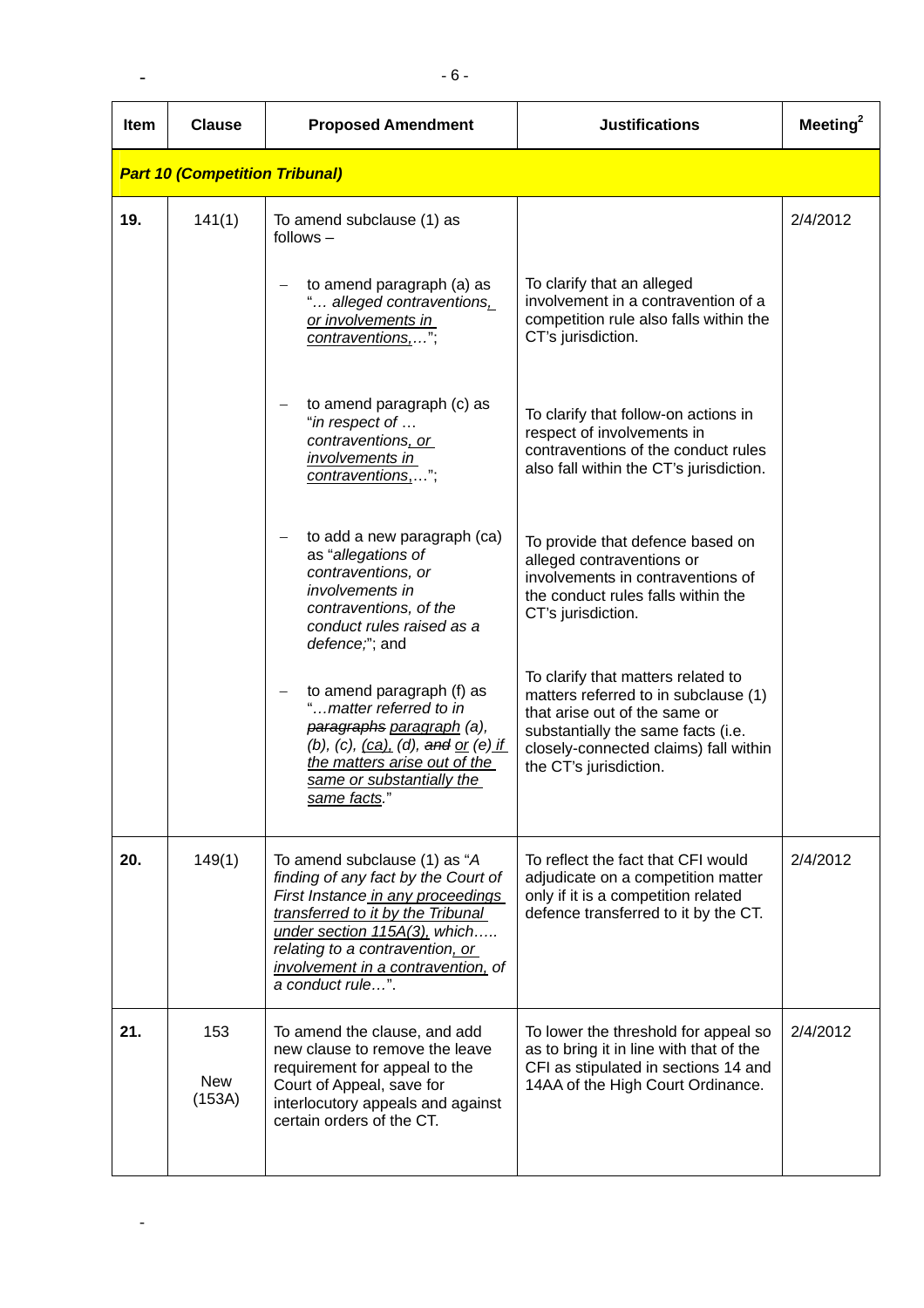| <b>Item</b> | <b>Clause</b>                            | <b>Proposed Amendment</b>                                                                                                                                                                                                                                                                                                                                                                                                                                                          | <b>Justifications</b>                                                       | Meeting $^2$ |  |
|-------------|------------------------------------------|------------------------------------------------------------------------------------------------------------------------------------------------------------------------------------------------------------------------------------------------------------------------------------------------------------------------------------------------------------------------------------------------------------------------------------------------------------------------------------|-----------------------------------------------------------------------------|--------------|--|
|             | <b>Part 11 (Concurrent Jurisdiction)</b> |                                                                                                                                                                                                                                                                                                                                                                                                                                                                                    |                                                                             |              |  |
| 22.         | <b>New</b><br>(161(3A))                  | To amend the earlier CSA on<br>subclause (3A) by changing "or<br>any amendment of it" in the<br>English text to "or any amendment<br>to it'.                                                                                                                                                                                                                                                                                                                                       | To achieve consistency with other<br>similar references in the Bill.        |              |  |
|             | <b>Part 12 (Miscellaneous)</b>           |                                                                                                                                                                                                                                                                                                                                                                                                                                                                                    |                                                                             |              |  |
| 23.         | 167(1)                                   | To amend the earlier CSA to<br>paragraph (b)(ii) of subclause (1)<br>by changing "convicted of an<br>offence under Part 3 or 12" to<br>read "convicted of an offence<br>under this Part or Part 3".                                                                                                                                                                                                                                                                                | To follow the conventional drafting<br>approach.                            |              |  |
|             |                                          | <b>Schedule 1 (General Exclusions from Conduct Rules)</b>                                                                                                                                                                                                                                                                                                                                                                                                                          |                                                                             |              |  |
| 24.         |                                          | To amend the square bracket as<br>"[ss. 9, 15, 24, 30, & 36 <u>&amp; 162A]</u> ".                                                                                                                                                                                                                                                                                                                                                                                                  | To reflect the fact that reference to<br>clause 162A is made in Schedule 1. |              |  |
| 25.         | <b>New</b><br>(5)                        | To amend the earlier CSA on<br>subsection (5) by replacing " . "<br>with "; " at the end of the definition<br>of "對上公曆年 (preceding<br>calendar year)" in the Chinese<br>text as " <i>指第 1(a)</i> · <i>(b)或(c) 款提述</i><br>的公曆年對上的一個公曆年一;"                                                                                                                                                                                                                                           | Textual amendment.                                                          |              |  |
| 26.         | New<br>(6)                               | To amend the earlier CSAs as<br>follows $-$<br>to amend the Chinese text of<br>subsection (1) to read "如某<br><i>業務實體<b>在某營業期</b>從事某</i><br><i>行為,而該業務實體在<b>該</b>營業</i><br>期的營業額不超過<br>\$40,000,000,第二行為守則<br><i>不適用於該業務實體<b>在該營</b></i><br>業期從事的行為。";<br>to delete the word "從" from<br>$\overline{\phantom{m}}$<br>the Chinese text of<br>paragraph (a)(ii) of<br>subsection (3) to read a " $\ddot{\tilde{\mathcal{B}}}$<br><i>業務實體在<b>從</b>對上公曆年內</i><br>終結的財政年度,不足 12個<br>月…"; | To ensure consistency with the<br>English text.<br>Textual amendment.       |              |  |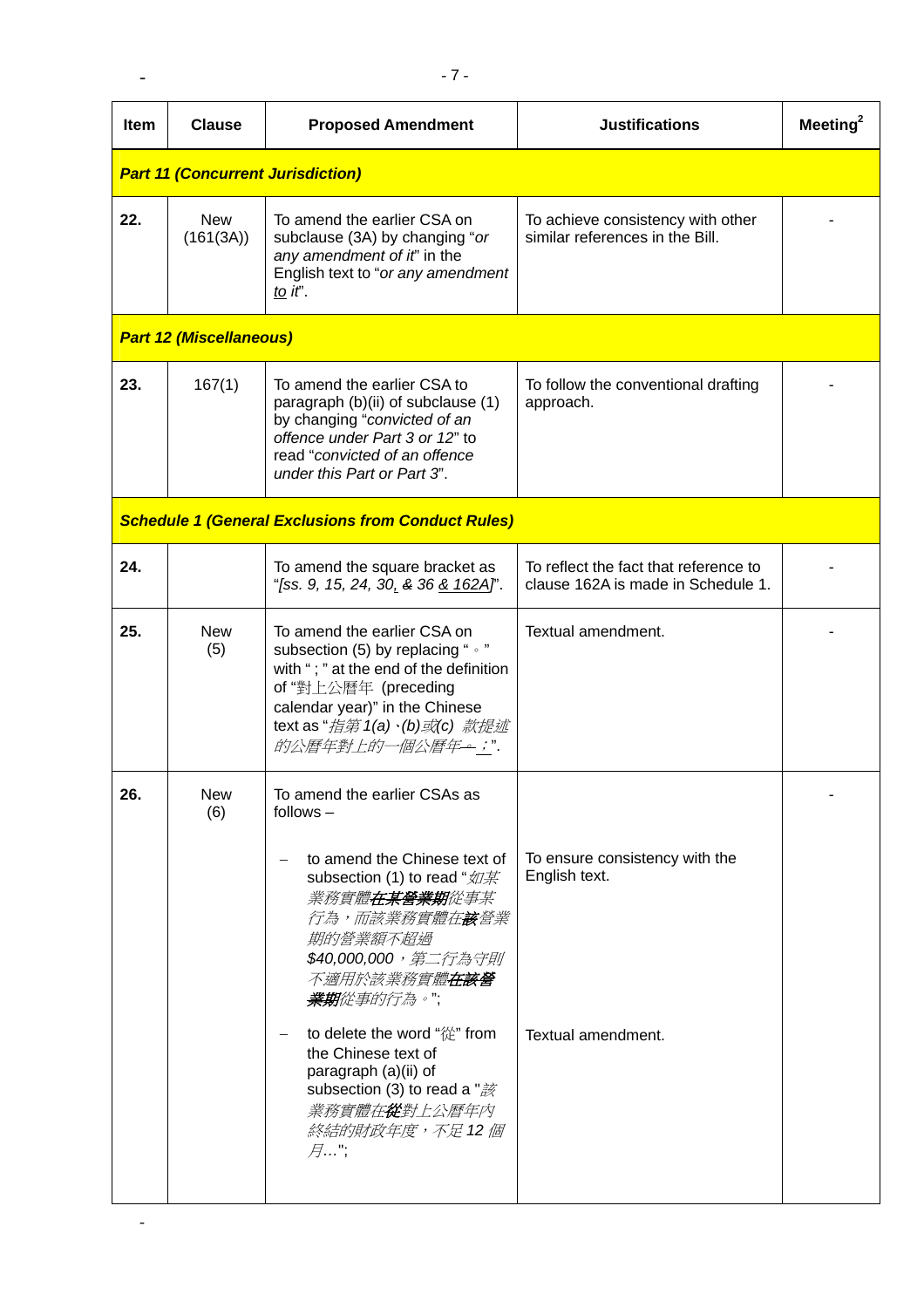| Item | <b>Clause</b>                                            | <b>Proposed Amendment</b>                                                                                                                                                                                                                                                                                           | <b>Justifications</b>                                                                                                                                                                                                                                                                     | Meeting $^2$ |
|------|----------------------------------------------------------|---------------------------------------------------------------------------------------------------------------------------------------------------------------------------------------------------------------------------------------------------------------------------------------------------------------------|-------------------------------------------------------------------------------------------------------------------------------------------------------------------------------------------------------------------------------------------------------------------------------------------|--------------|
|      |                                                          | to replace " $\circ$ " with "; " at the<br>$\qquad \qquad -$<br>end of the definition of "對上<br>公曆年 (preceding calendar<br>year)" in the Chinese text of<br>subsection (4) as " <i>指有從事</i><br>第(1)款提述的行為的公曆年<br>對上的一個公曆年一;".                                                                                       | Textual amendment.                                                                                                                                                                                                                                                                        |              |
|      |                                                          |                                                                                                                                                                                                                                                                                                                     | Schedule 3 (Orders that may be made by Tribunal in relation to contraventions of competition rules)                                                                                                                                                                                       |              |
| 27.  |                                                          | To amend the square bracket as<br>"[ss. 92, <u>&amp;</u> 110 <del>&amp; 113</del> ]".                                                                                                                                                                                                                               | To reflect the deletion of clause 113.                                                                                                                                                                                                                                                    |              |
|      |                                                          | <b>Schedule 5 (Competition Commission)</b>                                                                                                                                                                                                                                                                          |                                                                                                                                                                                                                                                                                           |              |
| 28.  | <b>New</b><br>(28B)                                      | To amend the earlier CSA on<br>subsection (7) by adding "of"<br>after "to a member" in the English<br>text as "to a member of a<br>committee".                                                                                                                                                                      | Textual amendment.                                                                                                                                                                                                                                                                        | 24/4/2012    |
| 29.  | 29(2)                                                    | To amend the earlier CSA on<br>paragraph (ca) of subsection (2)<br>by adding "," before "to the Chief<br>Executive" in the English text as<br>"the duty to give a copy of its<br>annual report, its statement of<br>accounts, and the auditor's report<br>on the statement of accounts, to<br>the Chief Executive". | To enhance clarity of the provision.                                                                                                                                                                                                                                                      |              |
|      | <b>Schedule 7 (Mergers)</b>                              |                                                                                                                                                                                                                                                                                                                     |                                                                                                                                                                                                                                                                                           |              |
| 30.  | 15                                                       | To amend the earlier CSA by<br>amending the Chinese text of<br>subsection (2A) to read "第 <del>(2A)</del><br>(2)款提述的通知須"                                                                                                                                                                                            | <b>Textual amendment</b>                                                                                                                                                                                                                                                                  |              |
|      | <b>Schedule 8 (Consequential and Related Amendments)</b> |                                                                                                                                                                                                                                                                                                                     |                                                                                                                                                                                                                                                                                           |              |
| 31.  | 5                                                        | To amend section (5) by adding a<br>subsection (2) as follows -<br>"(2) Schedule 1 is amended by<br>$adding -$<br>"Registrar of the Competition<br>Tribunal<br>Senior Deputy Registrar,<br><b>Competition Tribunal</b>                                                                                              | To add registrar, senior deputy<br>registrar and deputy registrar of the<br>CT to Schedule 1 of Judicial Officers<br><b>Recommendation Commission</b><br>Ordinance (Cap. 92) in view that<br>they are separate and discrete<br>judicial offices distinct from those of<br>the High Court. |              |

 $\sim$  -  $\sim$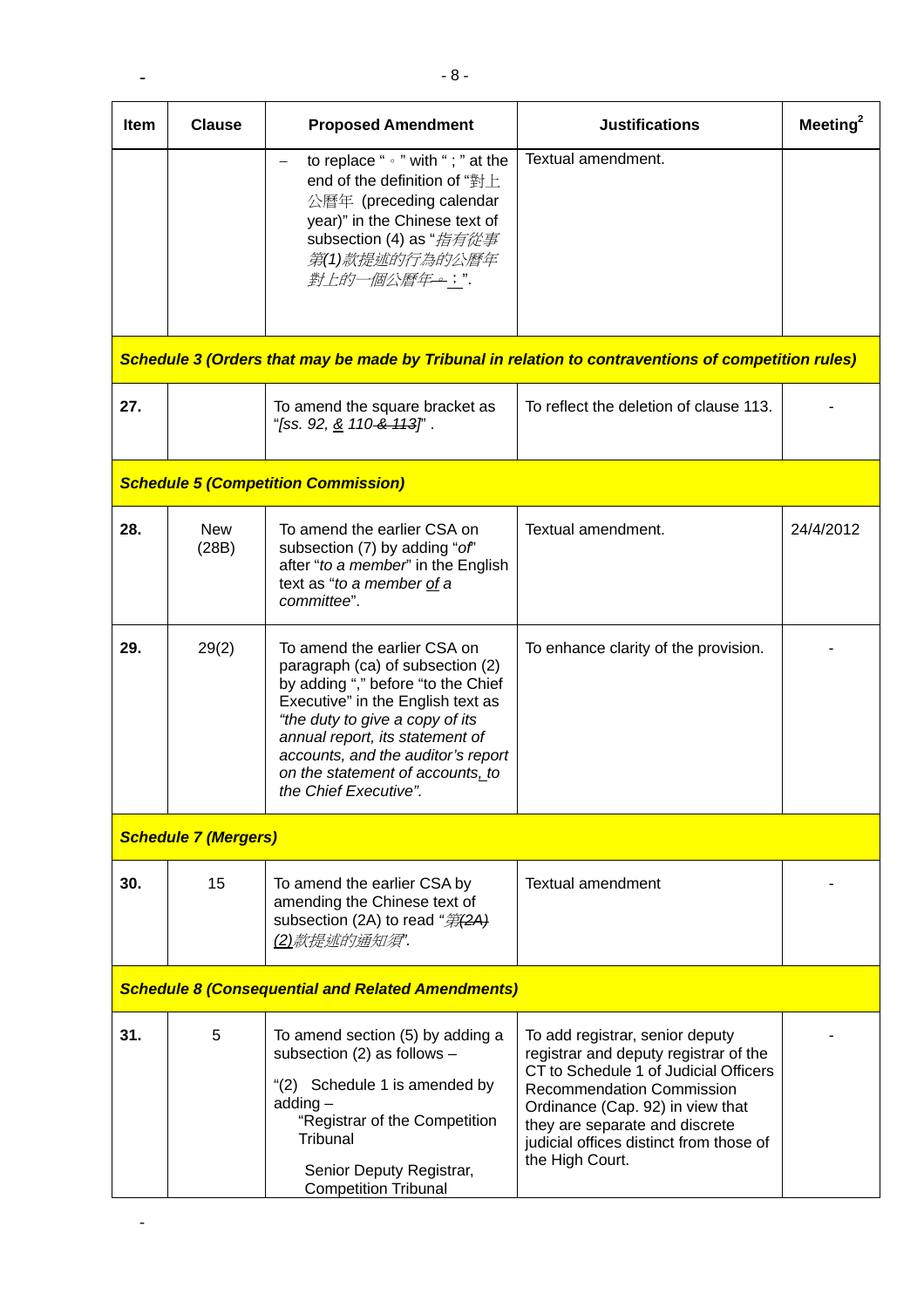| <b>Item</b> | <b>Clause</b> | <b>Proposed Amendment</b>                                                             | <b>Justifications</b> | Meeting $2$ |
|-------------|---------------|---------------------------------------------------------------------------------------|-----------------------|-------------|
|             |               | Deputy Registrar,<br>Competition Tribunal"<br>$after -$<br>"Assistant Registrar, High |                       |             |
|             |               | Court"."                                                                              |                       |             |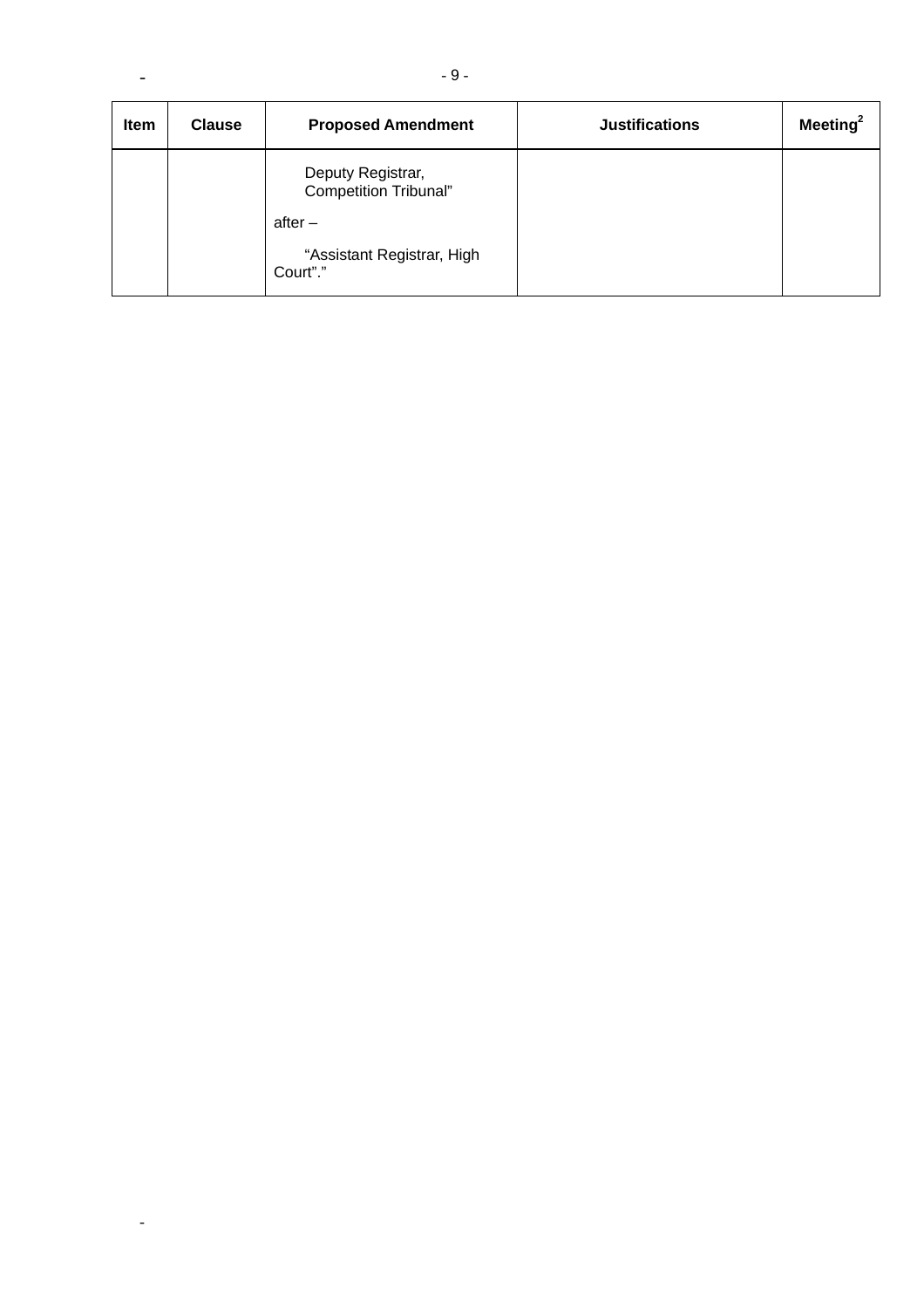**Annex B**

## **COMPETITION BILL**

### **PROPOSED FURTHER COMMITTEE STAGE AMENDMENTS**

(IN MARKED-UP FORM)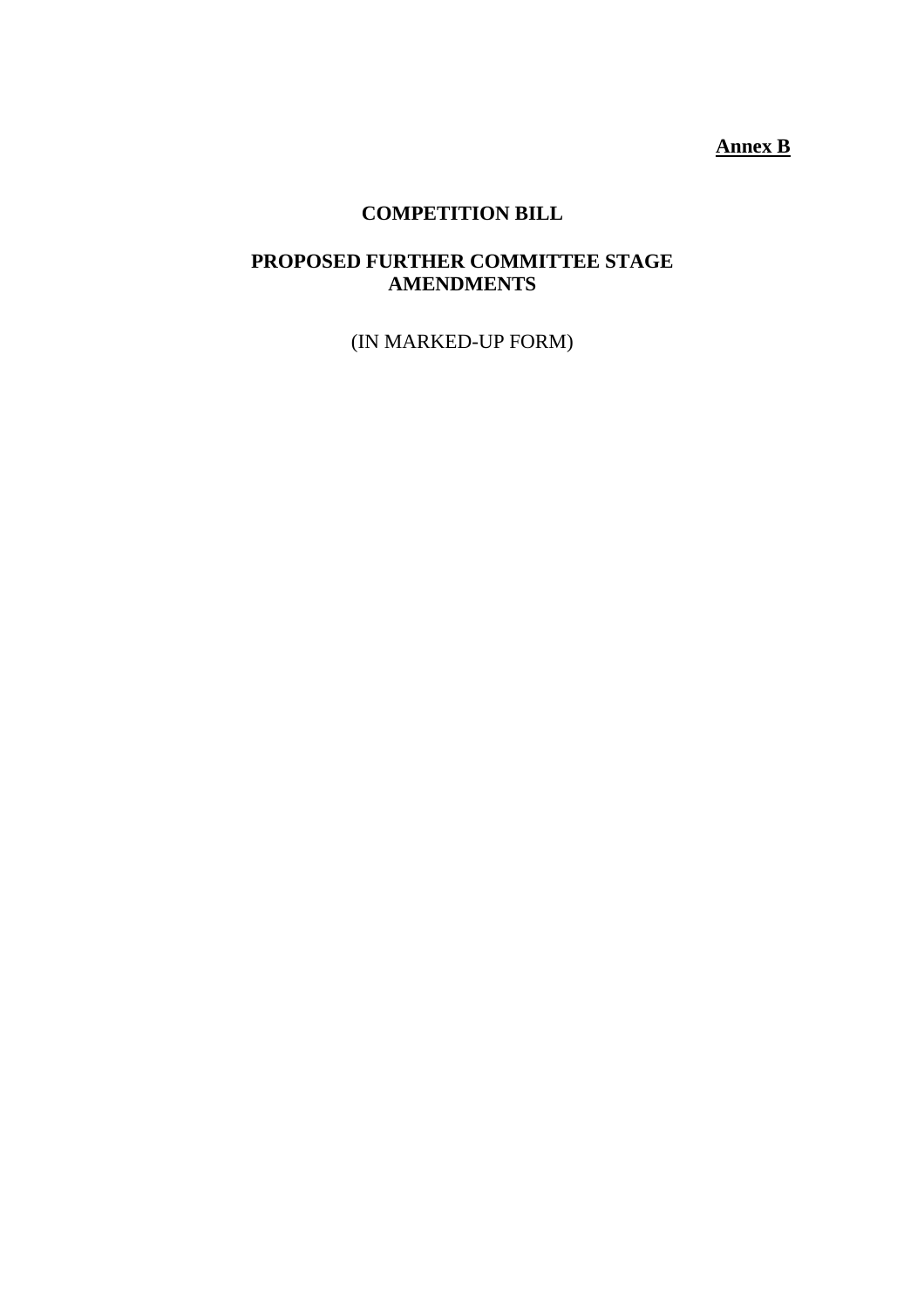*[…]* 

## PART 1

### PRELIMINARY

*[…]* 

## PART 2

### THE CONDUCT RULES

### **Division 1 – Agreements etc. Preventing, Restricting or Distorting Competition**

### **Subdivision 1 – First Conduct Rule**

### **6. Prohibition of anti-competitive agreements, concerted practices and decisions**

- (1) An undertaking must not
	- (*a*) make or give effect to an agreement;
	- (*b*) engage in a concerted practice; or
	- (*c*) as a member of an association of undertakings, make or give effect to a decision of the association,

if the object or effect of the agreement, concerted practice or decision is to prevent, restrict or distort competition in Hong Kong.

(2) Subsection (1) applies in particular to agreements, concerted practices and decisions that –

> (*a*) directly or indirectly fix purchase or selling prices or any other trading conditions;

> (*b*) limit or control production, markets, technical development or investment; or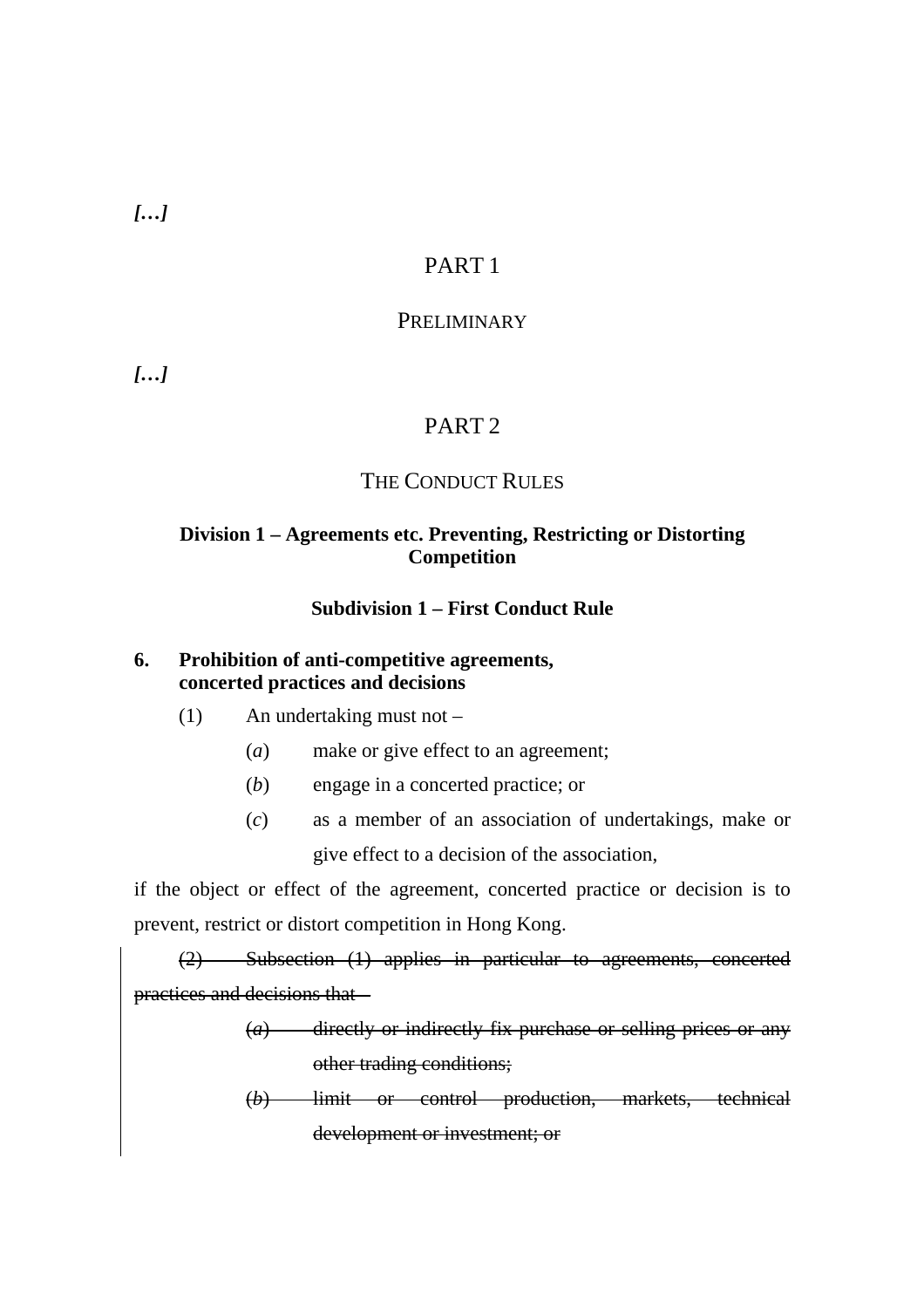(*c*) share markets or sources of supply.

(3) Unless the context otherwise requires, a provision of this Ordinance which is expressed to apply to, or in relation to, an agreement is to be read as applying equally to, or in relation to, a concerted practice and a decision by an association of undertakings (but with any necessary modifications).

(4) The prohibition imposed by subsection (1) is referred to in this Ordinance as the "first conduct rule".

 *[…]* 

#### **Subdivision 2 – Decisions**

*[…]* 

### **14. Rescission of decision**

 (2) Before rescinding a decision under this section the Commission must –

- (*a*) give notice in writing in any manner it considers appropriate for bringing in order to bring the proposed rescission to the attention of those undertakings  $\ddot{\textbf{i}}$  the Commission considers likely to be affected by-the proposed rescission it, publish notice of the proposed rescission –
	- (i) stating that the Commission is considering rescinding the decision and the reasons why it is considering the rescission; and
	- (ii) inviting the undertakings to make representations about the proposed rescission within the period specified in the notice; and
	- (*b*) consider any representations received within the period specified in the notice.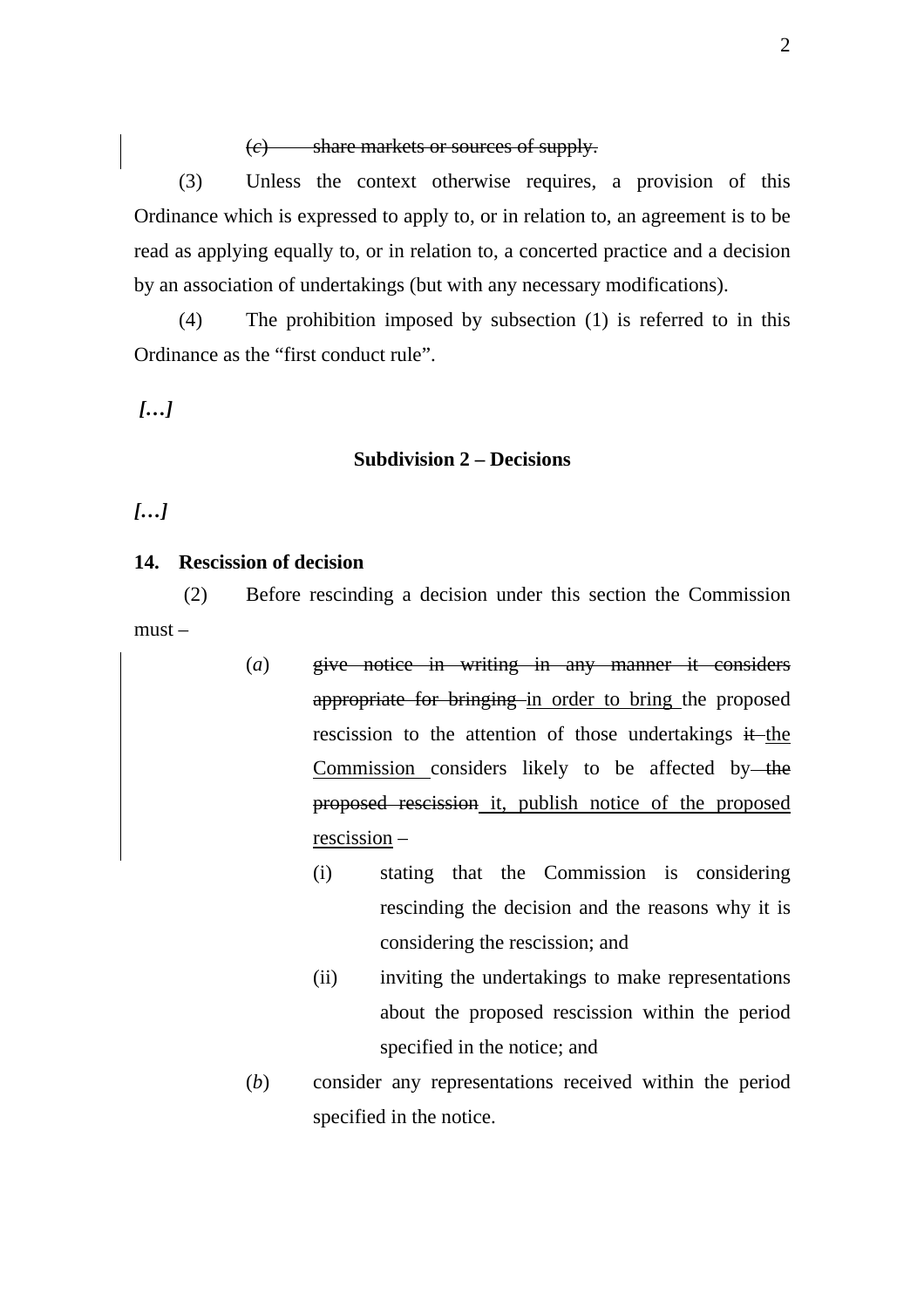#### *[subclauses (1), (2A), (3) to (8) of clause 14 omitted]*

*[…]* 

#### **Division 2 – Abuse of Market Power**

#### **Subdivision 1 – Second Conduct Rule**

#### **21. Abuse of market power**

(1) An undertaking that has a substantial degree of market power in a market must not abuse that power by engaging in conduct that has as its object or effect the prevention, restriction or distortion of competition in Hong Kong.

(2) For the purpose of subsection (1), conduct may, in particular, constitute such an abuse if it involves –

- (*a*) predatory behaviour towards competitors; or
- (*b*) limiting production, markets or technical development to the prejudice of consumers.

(2A) Without limiting the matters that may be taken into account in determining whether an undertaking has a substantial degree of market power in a market, the following matters may be taken into consideration in any such determination –

(*a*) the market share of the undertaking;

- (*b*) the undertaking's power to make pricing and other decisions;
- (*c*) any barriers to entry to competitors into the relevant market; and
- (*d*) any other relevant matters specified in the guidelines issued under section 35 for the purposes of this paragraph.

(3) The prohibition imposed by subsection (1) is referred to in this Ordinance as the "second conduct rule".

*[…]*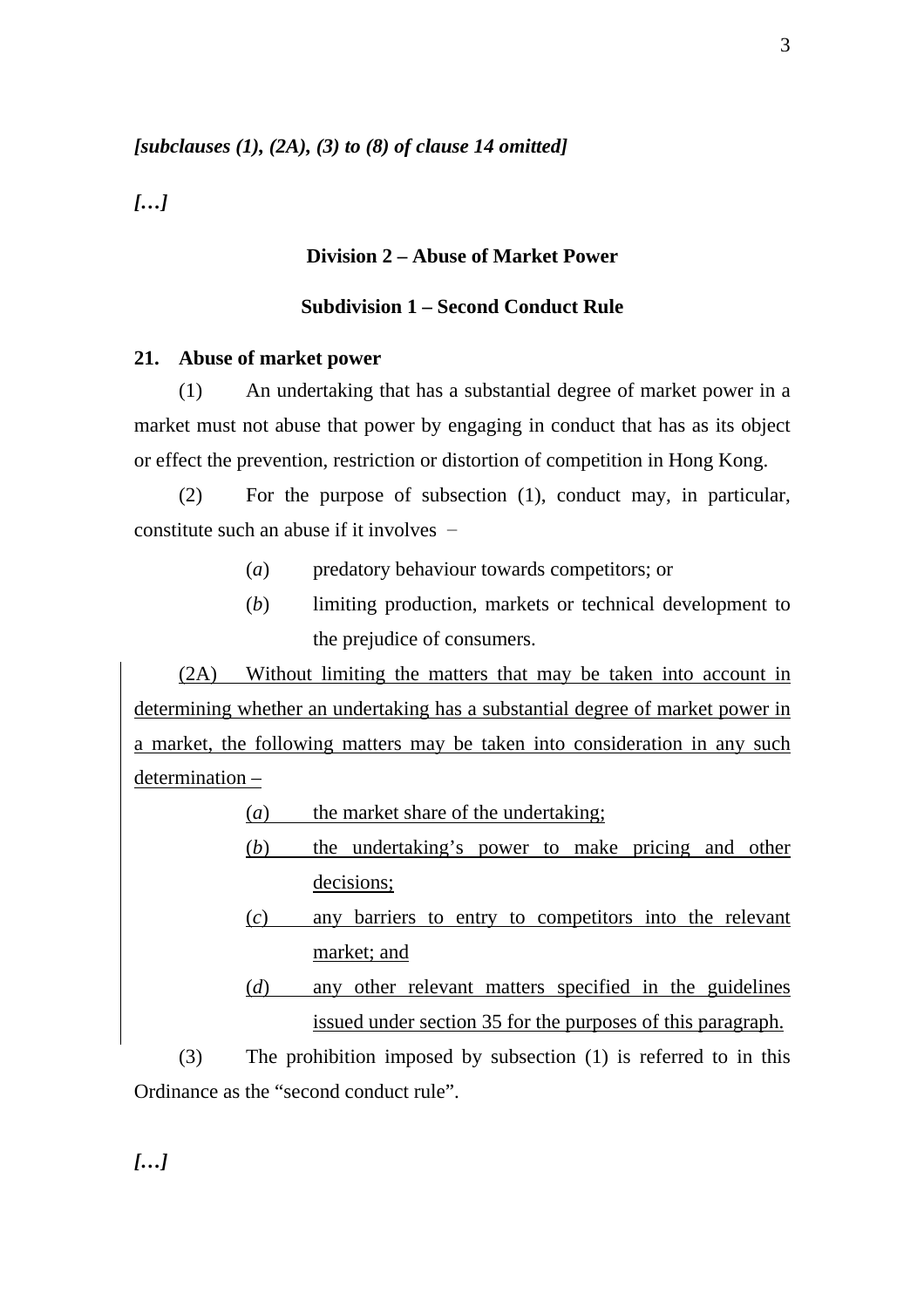## PART 3

## COMPLAINTS AND INVESTIGATIONS

*[…]* 

## **Division 2 – Investigations**

*[…]* 

### **45. Self-incrimination**

- (1) A person is not excused
	- (*a*) from giving any explanation or further particulars about a document; or
	- (*b*) from answering any question,

under this Division on the grounds that to do so might expose the person to proceedings referred to in subsection (3).

- (2) No statement made by a person
	- (*a*) in giving any explanation or further particulars about a document; or
	- (*b*) in answering any question,

under this Division is admissible against that person in proceedings referred to in subsection (3) unless, in the proceedings, evidence relating to the statement is adduced, or a question relating to it is asked, by that person or on that person's behalf.

- (3) The proceedings referred to in subsections (1) and (2) are
	- (*a*) proceedings in which the Commission applies for an order  $for -$ 
		- (i) a pecuniary penalty under section 91; or
		- (ii) a financial penalty under section 168; and
	- (*b*) any criminal proceedings other than proceedings for –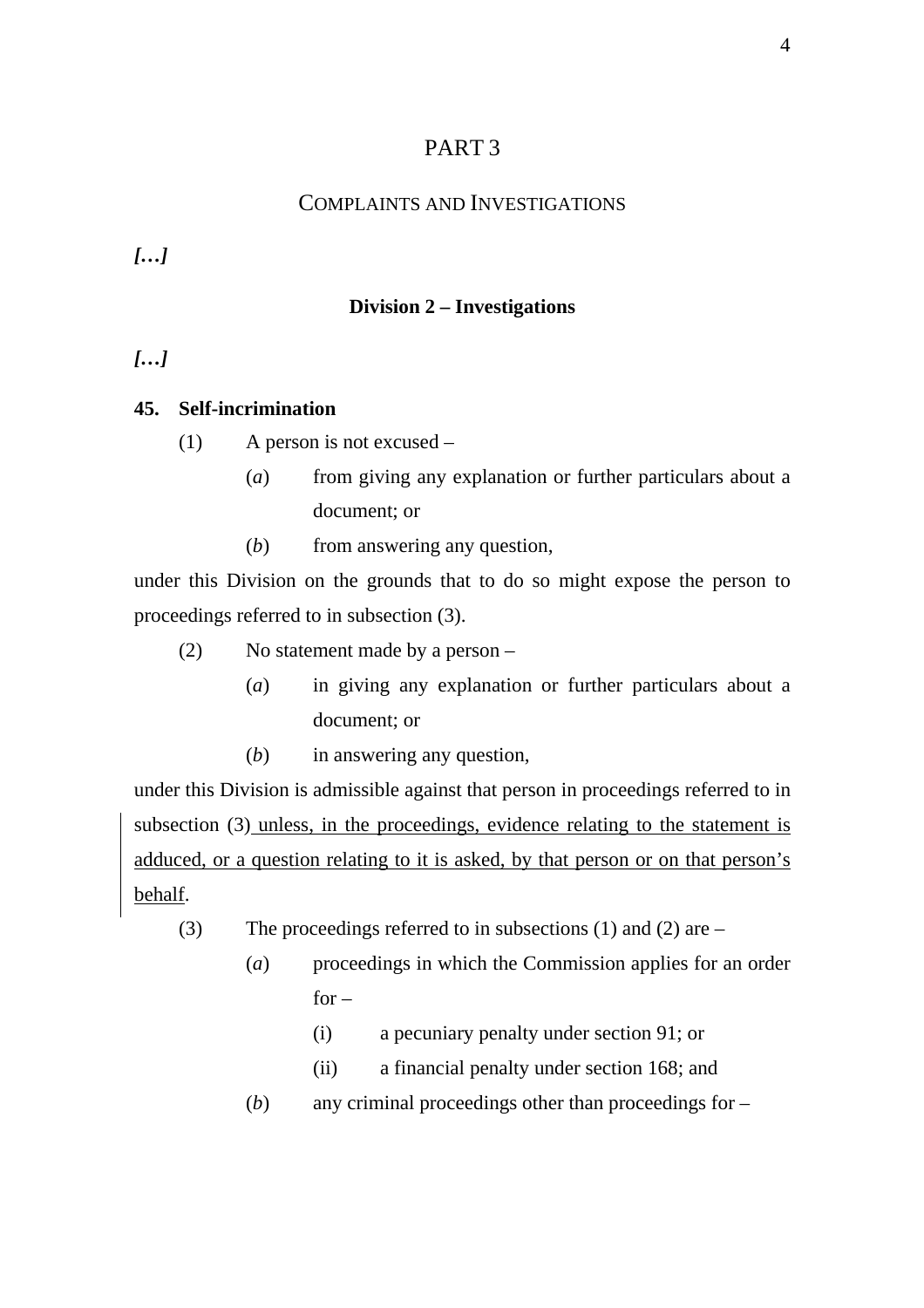- (i) an offence under section 55 (Providing false or misleading documents or information);
- (ii) an offence under Part V (Perjury) of the Crimes Ordinance (Cap. 200); or
- (iii) an offence of perjury.

*[…]* 

## PART 4

#### ENFORCEMENT POWERS OF COMMISSION

*[…]* 

## PART 5

### REVIEW BY TRIBUNAL

*[…]* 

## PART 6

### ENFORCEMENT BEFORE TRIBUNAL

*[…]* 

### PART 7

### PRIVATE ACTIONS

## **Division 1 – General**

### **104. Interpretation**

In this Part –

"follow-on action" (後續訴訟) means an action brought by a person who has a

right to bring the action under section  $108(1)$ ;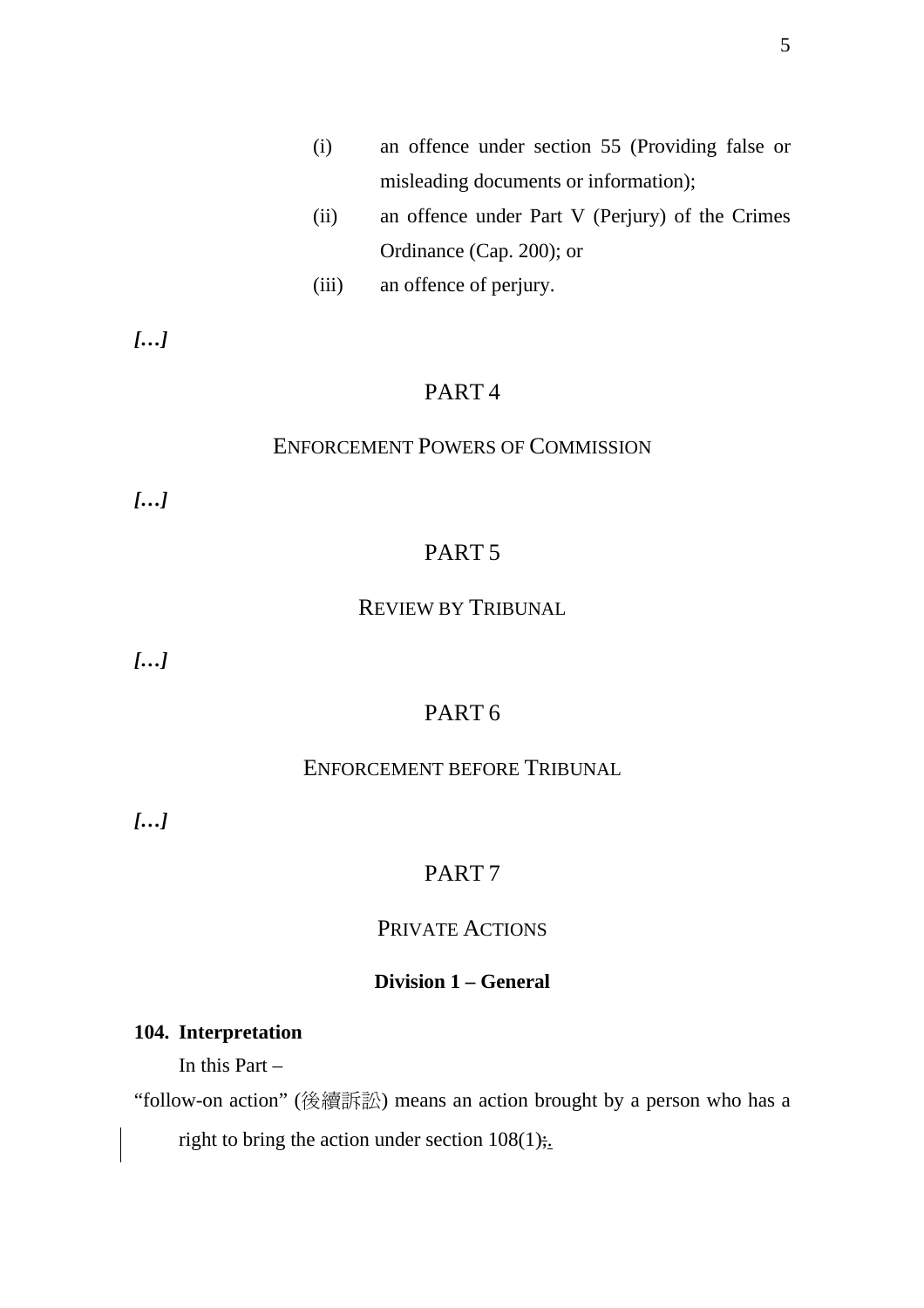["後續訴訟"(follow-on action)指有權根據第 108(1)條提起訴訟的人所提起的

訴訟÷。1

"stand-alone action" (獨立訴訟) means an action brought by a person who has a

right to bring the action under section 111(1).

## **105. Persons involved in contravention of conduct rule**

A reference in this Part to a person being involved in a contravention of a conduct rule means a person who –

- (*a*) attempts to contravene the rule;
- (*b*) aids, abets, counsels or procures any other person to contravene the rule;
- (*c*) induces or attempts to induce any other person, whether by threats or promises or otherwise, to contravene the rule;
- (*d*) is in any way, directly or indirectly, knowingly concerned in or a party to the contravention of the rule; or
- (*e*) conspires with any person to contravene the rule.

## **106. No proceedings independent of this Ordinance**

No person may bring any proceedings independently of this Ordinance, whether under any rule of law or any enactment, in any court in Hong Kong, if –

- (*a*) the cause of action is the defendant's contravention, or involvement in a contravention, of a conduct rule.; or
- (*b*) the proceedings are founded on more than one cause of action and any of the causes of action is the defendant's contravention, or involvement in a contravention, of a conduct rule.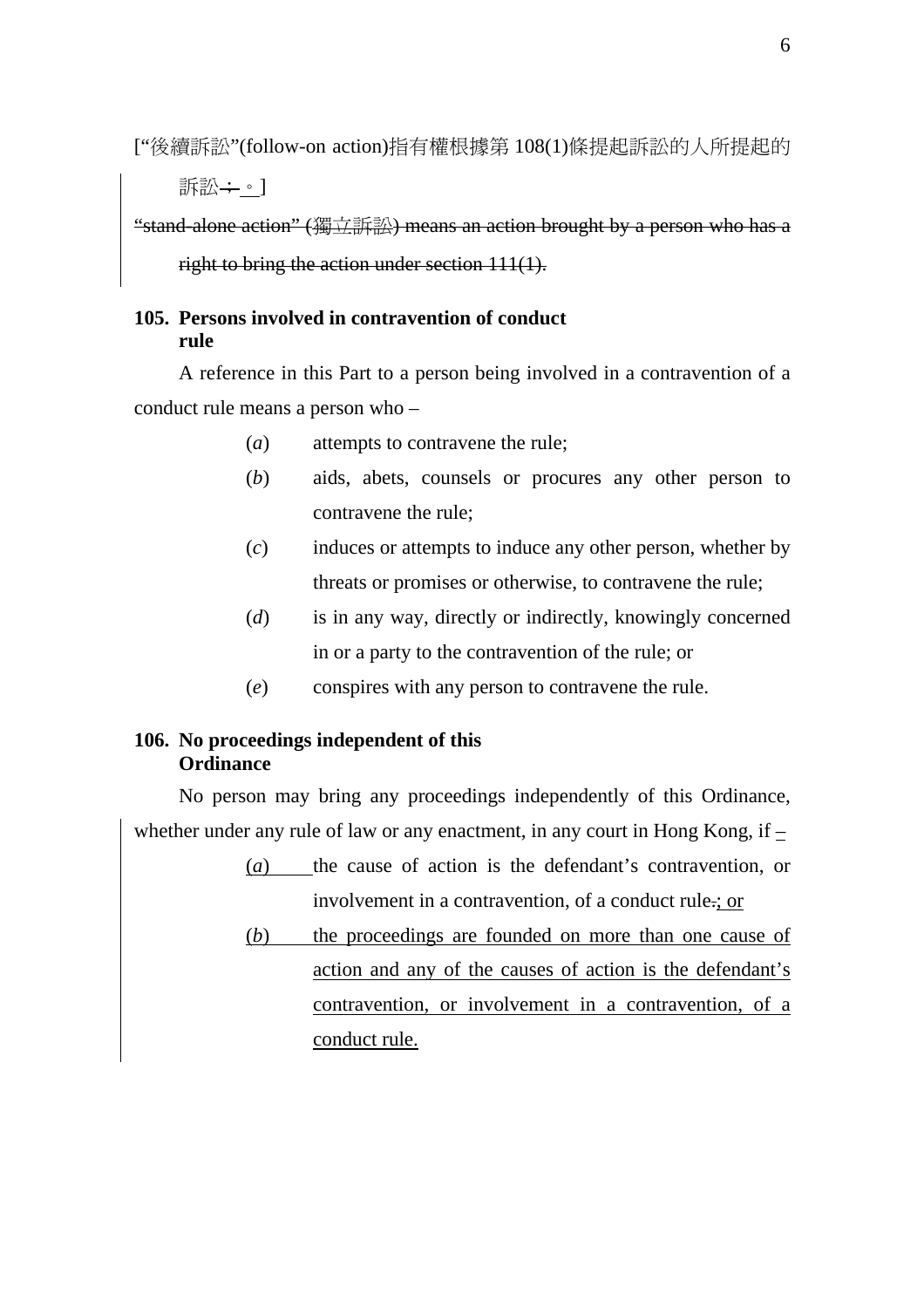#### **107. Pure competition proceedings not to be brought in Court of First Instance**

No person may bring any proceedings in the Court of First Instance under this Part if the cause of action is only the defendant's contravention, or involvement in a contravention, of a conduct rule.

#### **Division 2 – Follow-on Action**

#### **108. Follow-on right of action**

(1) A person who has suffered loss or damage as a result of any act that has been determined to be a contravention of a conduct rule has a right of action under this section against –

- (*a*) any person who has contravened or is contravening the rule; and
- (*b*) any person who is, or has been, involved in that contravention.

 $(2)$  Subject to subsection  $(3)$ , a claim to which this section applies may only be made in proceedings brought before the Tribunal.

(3) A claim to which this section applies may be made in proceedings before the Court of First Instance if the cause of action in those proceedings is not solely the defendant's contravention, or involvement in a contravention, of a conduct rule.

(2) Subject to section 115, a claim to which this section applies may only be made in proceedings brought in the Tribunal, whether or not the cause of action is solely the defendant's contravention, or involvement in a contravention, of a conduct rule.

(4) For the purpose of subsection (1), an act is taken to have been determined to be a contravention of a conduct rule if –

> (*a*) the Tribunal has made a decision that the act is a contravention of a conduct rule;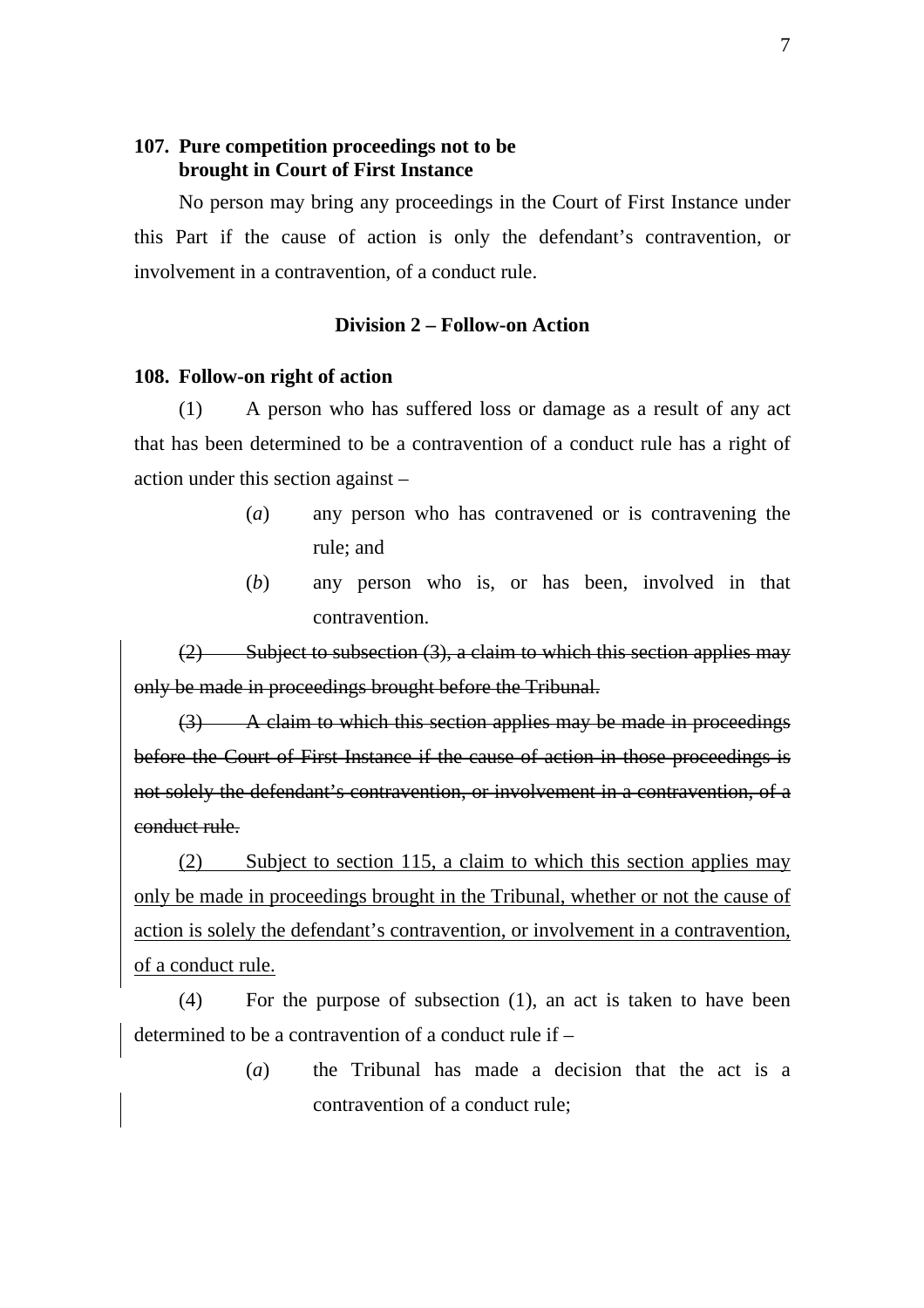- (*ab*) the Court of First Instance has decided, in any proceedings transferred to it by the Tribunal under section 115A(3), that the act is a contravention of a conduct rule;
- (*b*) the Court of Appeal has decided, on an appeal from a decision of the Tribunal or the Court of First Instance, that the act is a contravention of a conduct rule;
- (*c*) the Court of Final Appeal has decided, on an appeal from a decision of the Court of Appeal, that the act is a contravention of a conduct rule; and or
- (*d*) a person has made an admission, in a commitment that has been accepted by the Commission, that the person has contravened a conduct rule.

#### **109. Commencement of follow-on actions**

(1) The periods during which proceedings for a follow-on action may not be brought are –

- (*a*) in the case of a decision of the Tribunal that conduct is a contravention of a conduct rule, the period during which an appeal may be made to the Court of Appeal under section 153;
- (*ab*) in the case of a decision of the Court of First Instance, the period during which an appeal may be made to the Court of Appeal; and
- (*b*) in the case of a decision of the Court of Appeal, the period during which a further appeal may be made to the Court of Final Appeal,

and, where any such appeal or further appeal is made, the period specified in paragraph (*a*), (*ab*) or (*b*) includes the period before the appeal is determined.

(2) Despite subsection (1), the Court of First Instance or the Tribunal may, on the application of the Commission or of the party seeking to bring the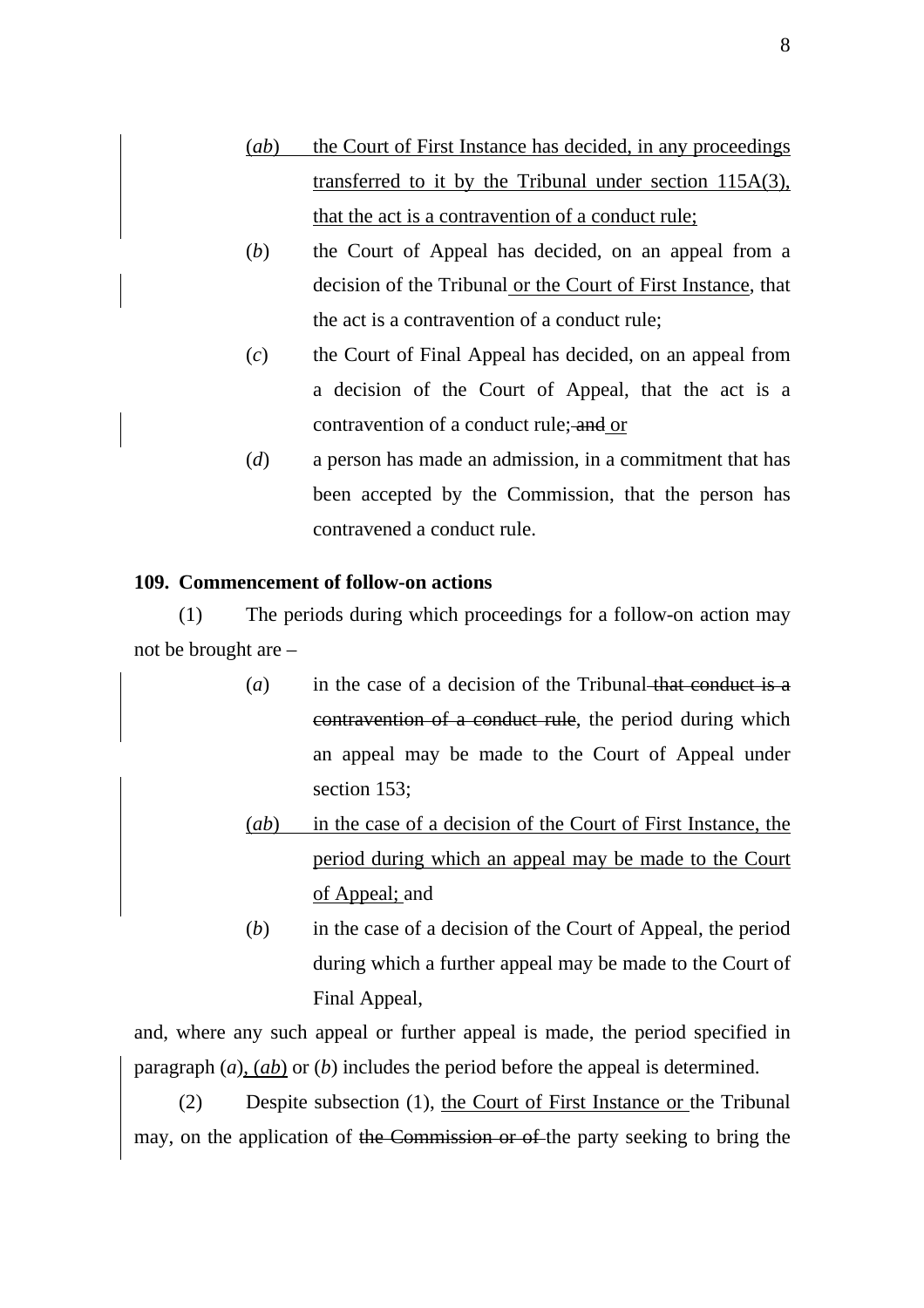proceedings, permit proceedings for a follow-on action to be brought within any period specified in subsection (1).

(3) Proceedings for a follow-on action may not be brought more than 3 years after the earliest date on which the action could have been commenced following the expiry of a relevant period specified in subsection (1).

#### **110. Tribunal orders in follow-on actions**

The Tribunal in a follow-on action may make any one or more of the orders specified in Schedule 3.

### **Division 3 – Stand-alone Action**

#### **111. Stand-alone right of action**

(1) A person who has suffered loss or damage as a result of a contravention of a conduct rule has a right of action under this section against –

> (*a*) any person who has contravened or who is contravening the rule; and

> (*b*) any person who is, or has been, involved in that contravention.

 $(2)$  Subject to subsection  $(3)$ , a claim to which this section applies may only be made in proceedings brought before the Tribunal.

(3) A claim to which this section applies may be made in proceedings before the Court of First Instance if the cause of action in those proceedings is not solely the defendant's contravention, or involvement in a contravention, of a conduct rule.

(4) An action may be brought under this section even if –

- (*a*) a leniency agreement has been made by the Commission regarding the contravention; or
- (*b*) a commitment has been accepted by the Commission regarding the contravention.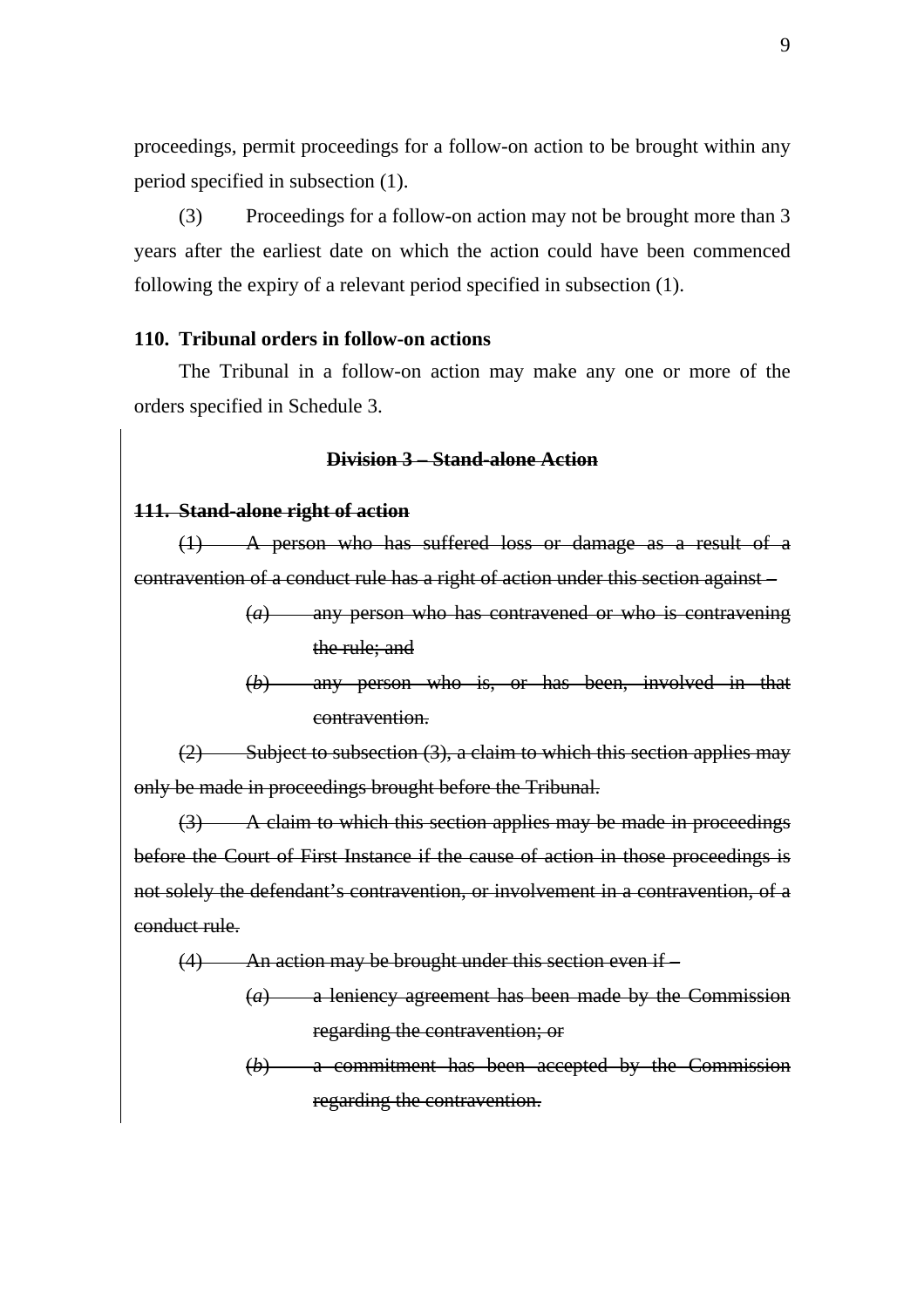#### **112. Commencement of stand-alone actions**

(1) A stand-alone action may be commenced within 3 years after the matter giving rise to the contravention was discovered or ought reasonably to have been discovered by the claimant.

(2) Despite subsection (1), a stand-alone action may not be commenced more than 5 years beginning after the day on which the cause of action accrued.

#### **113. Tribunal orders in stand-alone actions**

The Tribunal in a stand-alone action may make any one or more of the orders specified in Schedule 3.

#### **Division 4 – Procedure**

#### **114. Tribunal may adjourn proceedings pending completion of Commission investigation**

(1) The Tribunal may, either of its own motion or on application by the Commission or a party to the proceedings, adjourn the hearing of a standalone action in order to allow the Commission to complete any current or proposed investigation, before proceeding with the hearing.

(2) The Tribunal may adjourn the hearing of a stand-alone action under subsection (1) on such terms as it thinks fit –

(*a*) for a fixed period; or

(*b*) until the investigation by the Commission has been completed.

(3) The Tribunal may, in relation to an adjournment made under this section, either of its own motion or on application by the Commission or a party to the proceedings –

(*a*) extend the period of the adjournment; or

(*b*) vary the terms of the adjournment.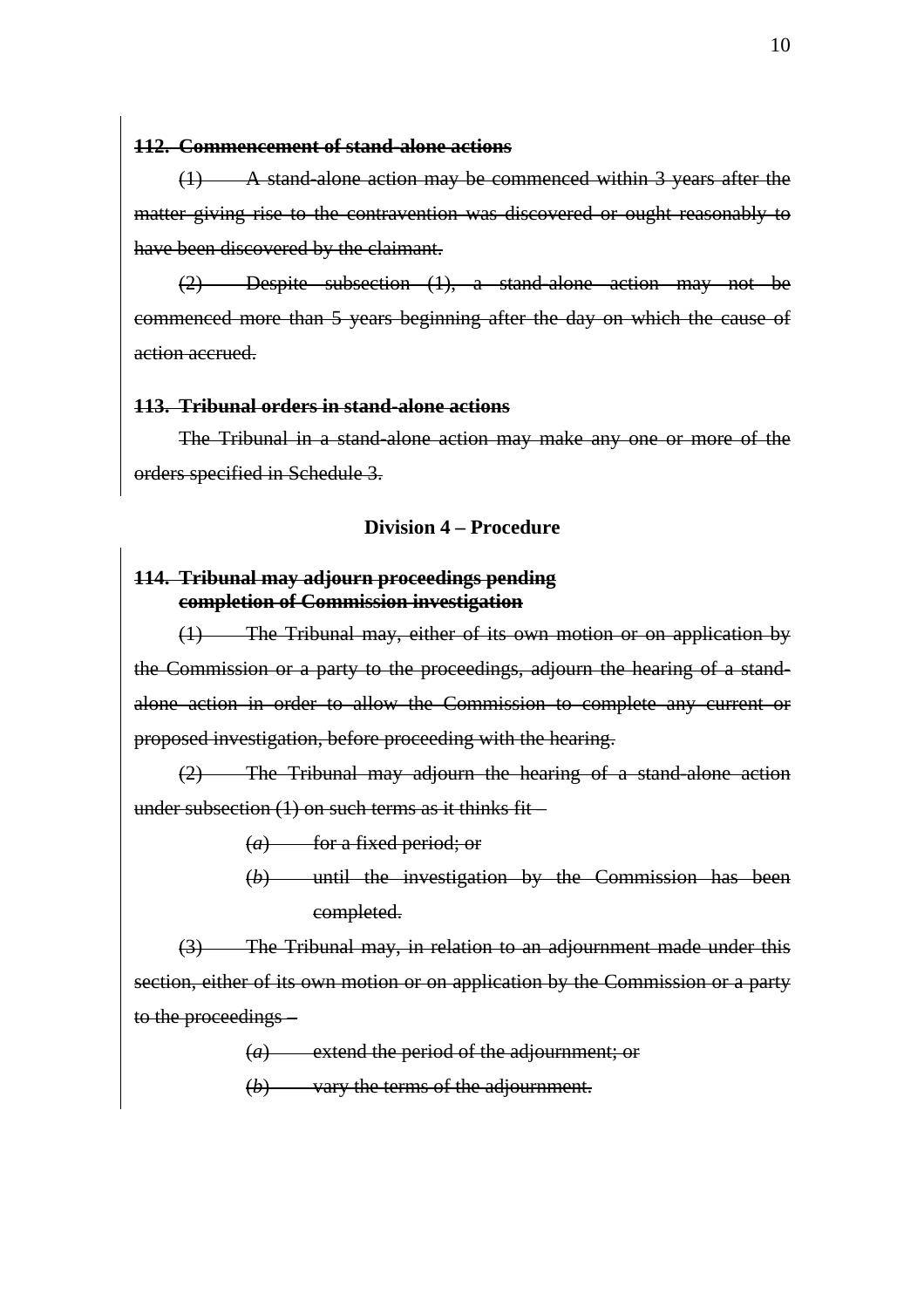### **115. Transfer of proceedings from Court of First Instance to Tribunal**

(1) This section applies to proceedings with respect to an alleged contravention of a conduct rule only where neither the Court of First Instance nor the Tribunal has made a decision that the rule has been contravened.

(2) The Court of First Instance may transfer to the Tribunal so much of any proceedings brought in the Court which –

(*a*) are within the jurisdiction of the Tribunal; and

(*b*) the Court considers should, in the interests of justice, be transferred to the Tribunal.

(3) If the Court of First Instance transfers proceedings under subsection (2), the practice and procedure of the Tribunal apply after the transfer.

(4) If the Court of First Instance does not transfer proceedings to the Tribunal under subsection (2), the Court has the same power in the proceedings as the Tribunal has in a follow-on or stand-alone action.

(1) Subject to subsection (2), the Court of First Instance must transfer to the Tribunal so much of the proceedings before the Court that are within the jurisdiction of the Tribunal.

(2) Subsection (1) does not apply to any proceedings that –

- (*a*) are within the jurisdiction of the Tribunal under section 141(1)(*f*); and
	- (*b*) the Court of First Instance considers should not, in the interests of justice, be transferred to the Tribunal.

(3) Without limiting subsection (1) but subject to section 115B(2), if, in any proceedings before the Court of First Instance, a contravention, or involvement in a contravention, of a conduct rule is alleged as a defence, the Court must, in respect of the allegation, transfer to the Tribunal so much of those proceedings that are within the jurisdiction of the Tribunal.

(4) The practice and procedure of the Tribunal apply to the proceedings transferred by the Court of First Instance under subsection (1) or (3).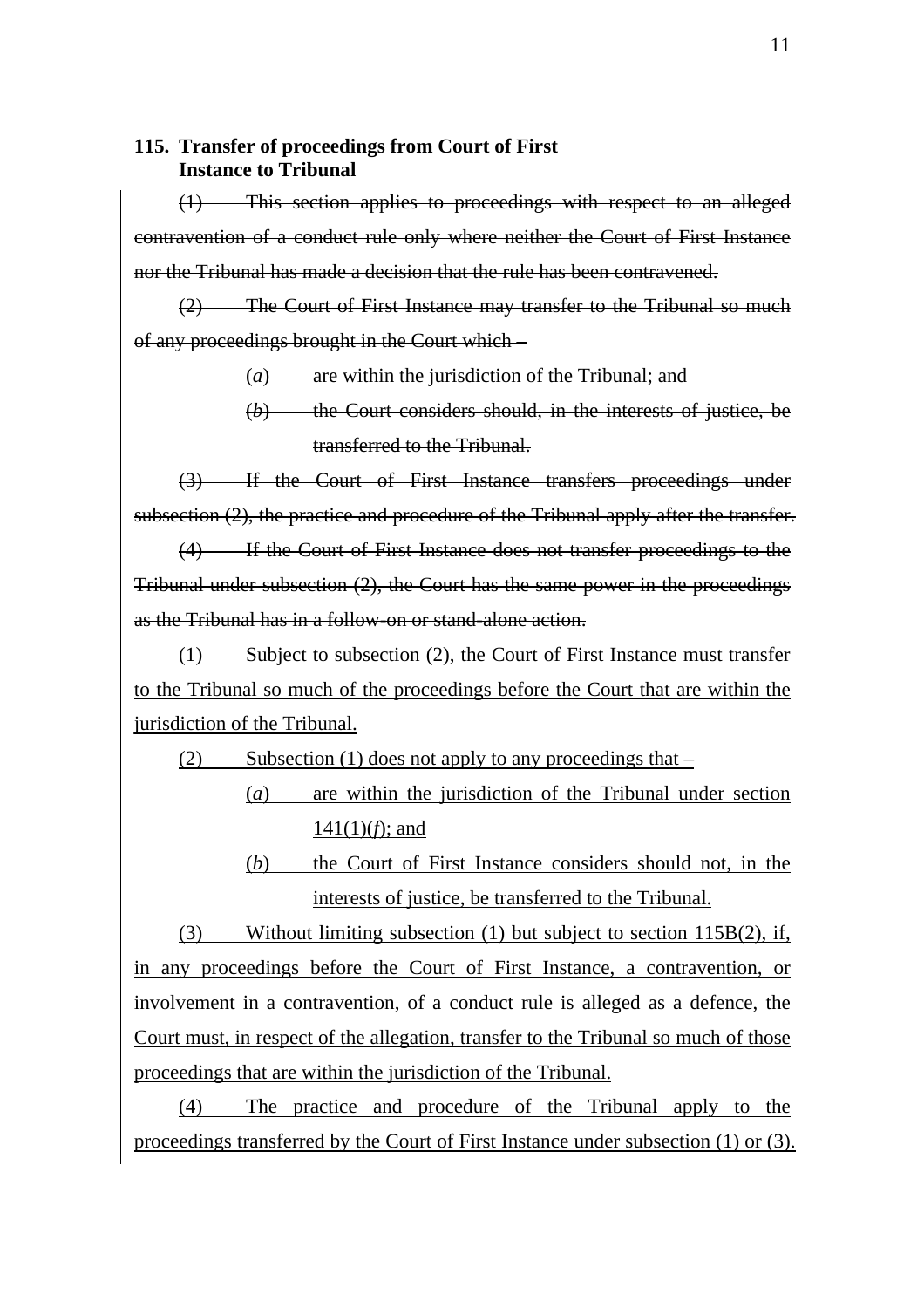## **115A. Transfer of proceedings from Tribunal to Court of First Instance**

(1) The Tribunal must transfer to the Court of First Instance so much of the proceedings brought in the Tribunal that are within the jurisdiction of the Court but are not within the jurisdiction of the Tribunal.

(2) Subject to subsection (1), the Tribunal may transfer to the Court of First Instance any proceedings brought in the Tribunal but only if –

> (*a*) those proceedings are within the jurisdiction of the Tribunal under section 141(1)(*f*); and

> (*b*) the Tribunal considers that those proceedings should, in the interests of justice, be transferred to the Court.

(3) If the Court of First Instance transfers any proceedings to the Tribunal under section 115(3), the Tribunal may transfer back to the Court so much of those proceedings that the Tribunal considers should, in the interests of justice, be transferred back to the Court.

(4) The practice and procedure of the Court of First Instance apply to the proceedings transferred by the Tribunal under subsection  $(1)$ ,  $(2)$  or  $(3)$ .

### **115B. No further transfer of proceedings from Court of First Instance to Tribunal**

(1) If the Tribunal transfers any proceedings to the Court of First Instance under section 115A(2), the Court must not transfer back those proceedings to the Tribunal.

(2) If the Tribunal transfers any proceedings to the Court of First Instance under section  $115A(3)$  –

- (*a*) section 115(3) does not apply to those proceedings; and
- (*b*) the Court must not transfer back those proceedings to the Tribunal.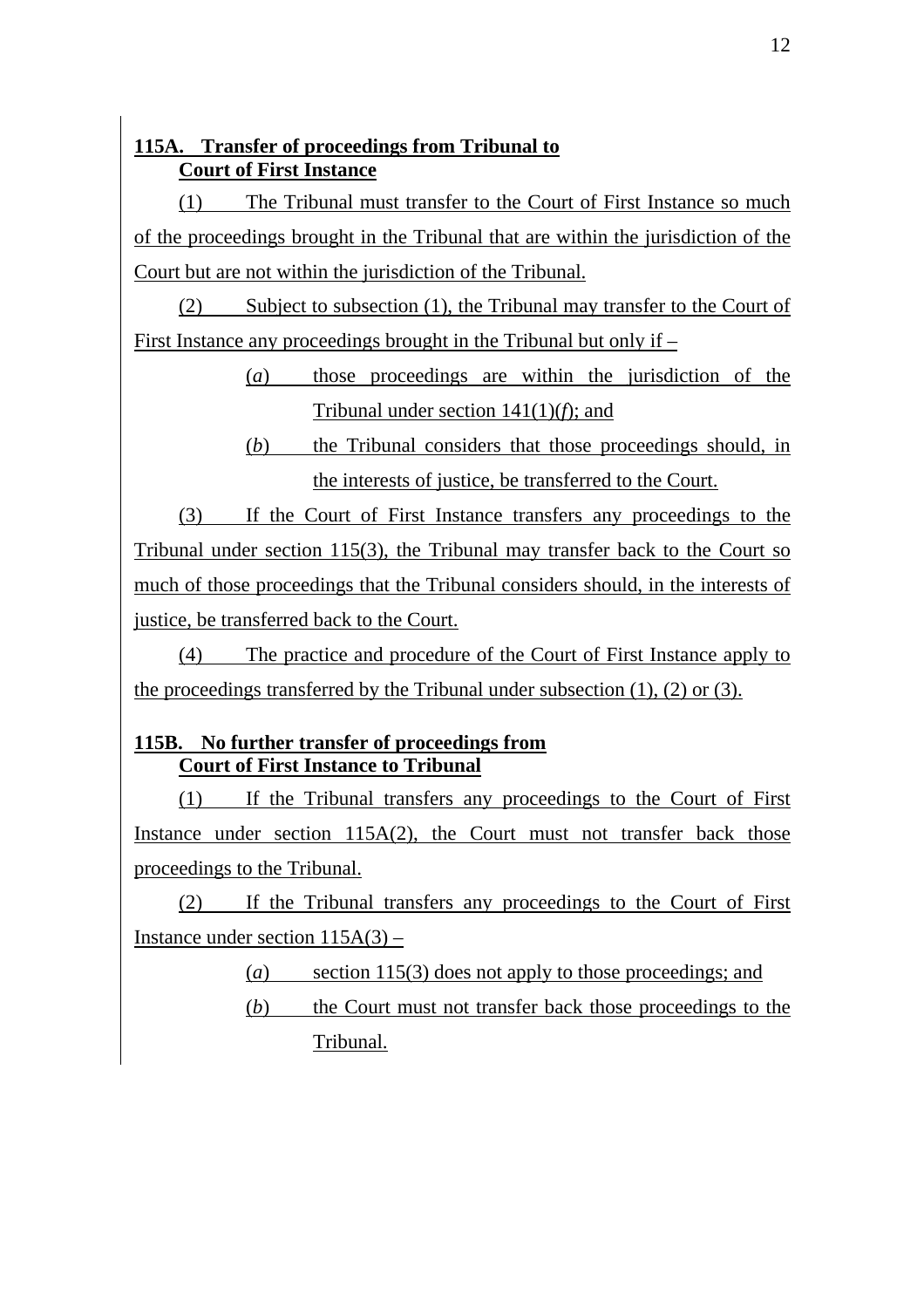## **115C. No further transfer of proceedings from Tribunal to Court of First Instance**

If the Court of First Instance transfers any proceedings to the Tribunal under section 115(1), the Tribunal must not transfer back those proceedings to the Court.

### **116. Costs in transferred proceedings**

(1) If the Court of First Instance makes an order transferring proceedings to the Tribunal under section 115, it may make an order for costs prior to the transfer and of the transfer.

(2) If the Tribunal makes an order transferring proceedings to the Court of First Instance under section 115A, it may make an order for costs prior to the transfer and of the transfer.

(2) The costs of the whole proceedings, both before and after the transfer, are in the discretion of the Tribunal, subject to any order made by the Court of First Instance.

(3) The Tribunal may make –

(*a*) an order for costs; and

(*b*) an order as to the scales on which the costs of the proceedings are to be taxed,

as if the proceedings were originally brought in the Tribunal.

(4) The costs of the whole proceedings are to be taxed in the Tribunal.

## **117. Reference by Court of First Instance or Tribunal to Commission for investigation**

(1) In any proceedings brought in before the Court of First Instance or in the Tribunal in which a contravention, or involvement in a contravention, of a conduct rule is alleged, the Court or the Tribunal may, either of its own motion or on application by a party to the proceedings, refer the alleged contravention or alleged involvement to the Commission for investigation under this Ordinance.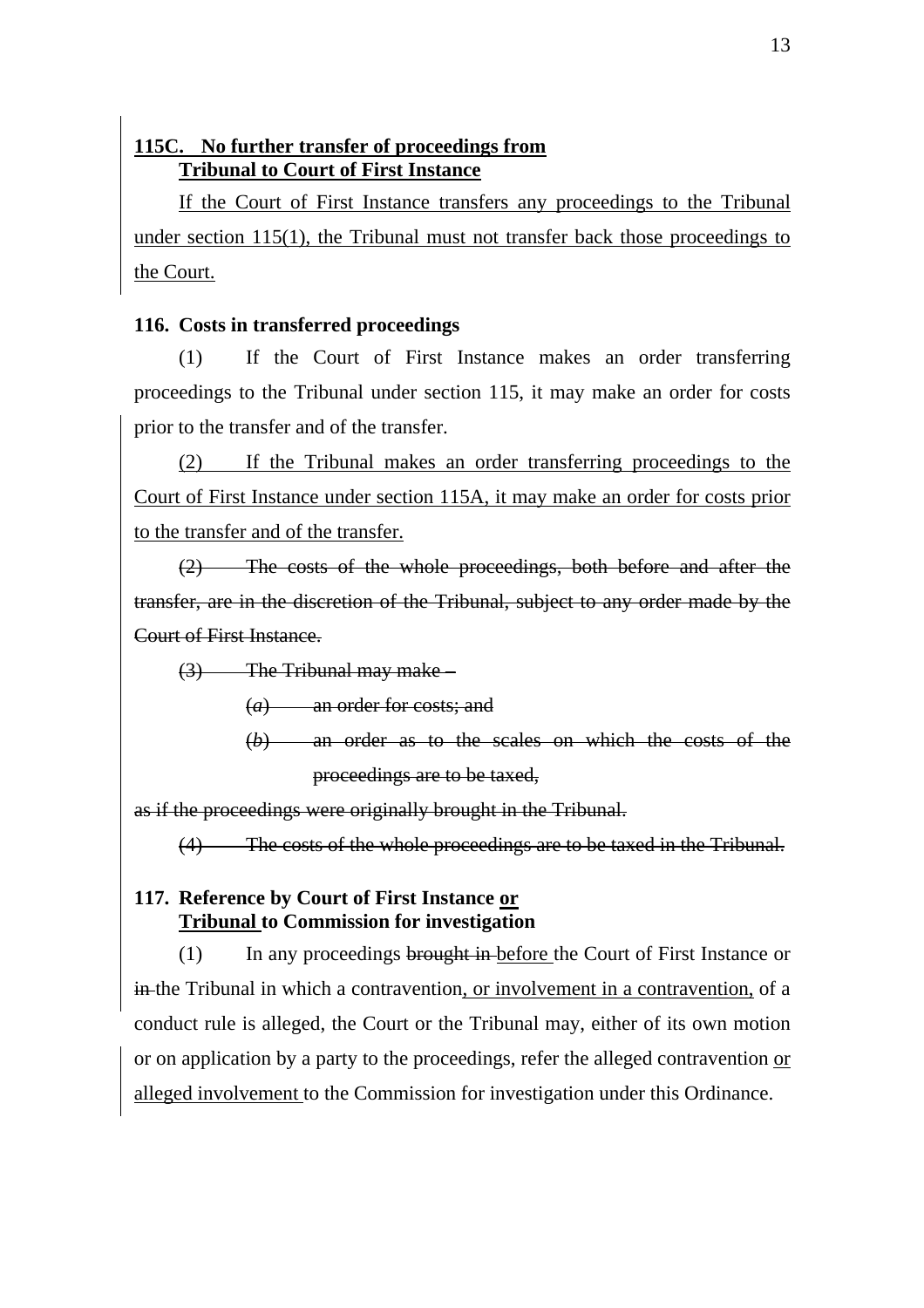(2) Where the Court of First Instance or the Tribunal has referred an alleged contravention, or alleged involvement in a contravention, of a conduct rule to the Commission for investigation, it may stay the proceedings before it pending –

- (*a*) in the case of a referral by the Tribunal, the completion of the Commission's investigation; or
- (*b*) in the case of a referral by the Court, the completion of the Commission's investigation and any subsequent proceedings in the Tribunal brought as a result of the investigation.

### **118. Findings of contravention of conduct rules**

(1) This section applies to proceedings under this Part brought in before the Court of First Instance or in the Tribunal in which a contravention, or involvement in a contravention, of a conduct rule is alleged in relation to a particular act.

 $(2)$  In any Subject to subsection  $(2A)$ , in such proceedings the Court of First Instance or the Tribunal (as the case requires) is bound, once any period specified in subsection (3) has expired, by any an earlier decision of the Court or Tribunal that the act in question is a contravention, or involvement in a contravention, of the conduct rule.

(2A) Subsection (2) does not apply in relation to a decision of the Court of First Instance or the Tribunal until the period specified in subsection (3) has expired.

- (3) The period mentioned in subsection  $(2)$  (2A) is
	- (*a*) the period during which an appeal may be made to the Court of Appeal under section 153; and
	- (*b*) where an appeal has been made to the Court of Appeal, the period during which a further appeal may be made to the Court of Final Appeal,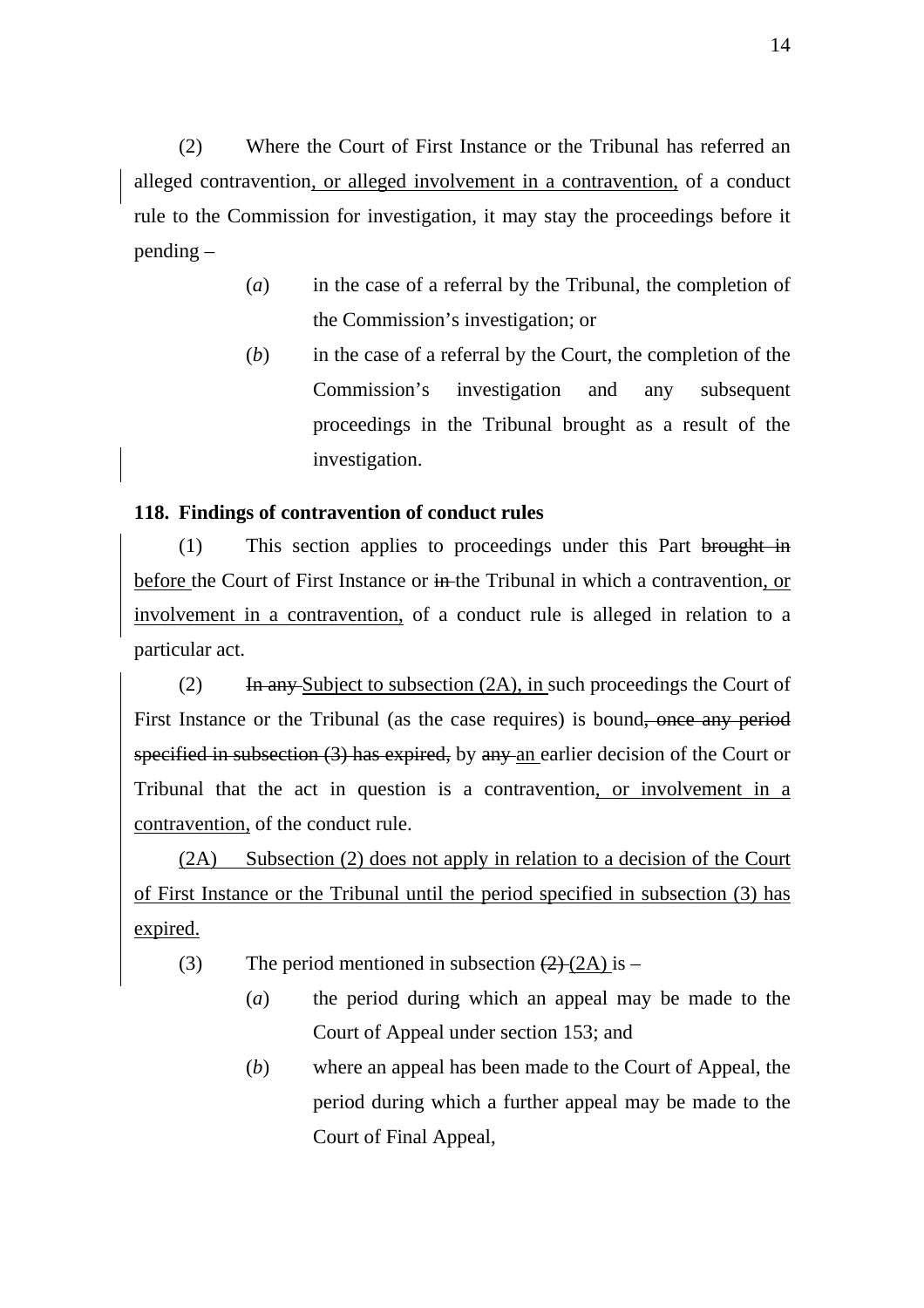and, where any such an appeal or further appeal is made, the period specified in paragraph (*a*) or (*b*) includes the period before the appeal is determined.

#### **119. Intervention by Commission**

(1) This section applies to proceedings involving an alleged contravention, or alleged involvement in a contravention, of a conduct rule, before the specified Court or the Tribunal or any other court, that are brought by a person other than the Commission.

(2) The Commission may, with the leave of the specified Court or the Tribunal or other court, and subject to any conditions imposed by the specified Court or the Tribunal or other court, intervene in any such proceedings.

(3) An application for leave under this section must be made in the prescribed form and must be served by the Commission on each party to the proceedings.

(4) If the Commission intervenes in proceedings under this section, the Commission becomes, as from the date of the grant of leave, a party to the proceedings and has all the rights, duties and liabilities of a party to the proceedings.

 $(5)$  In this section –

"specified Court" (指明法院) means –

(*a*) the Court of Final Appeal;

- (*b*) the Court of Appeal; or
- (*c*) the Court of First Instance.

#### **120. Commission may participate in proceedings**

(1) The Commission may, with the leave of or at the invitation of the specified Court or the Tribunal or other court (as the case requires), participate in proceedings before the specified Court or the Tribunal or any other court involving an alleged contravention, or alleged involvement in a contravention, of a conduct rule that have been brought by another person and, in particular may –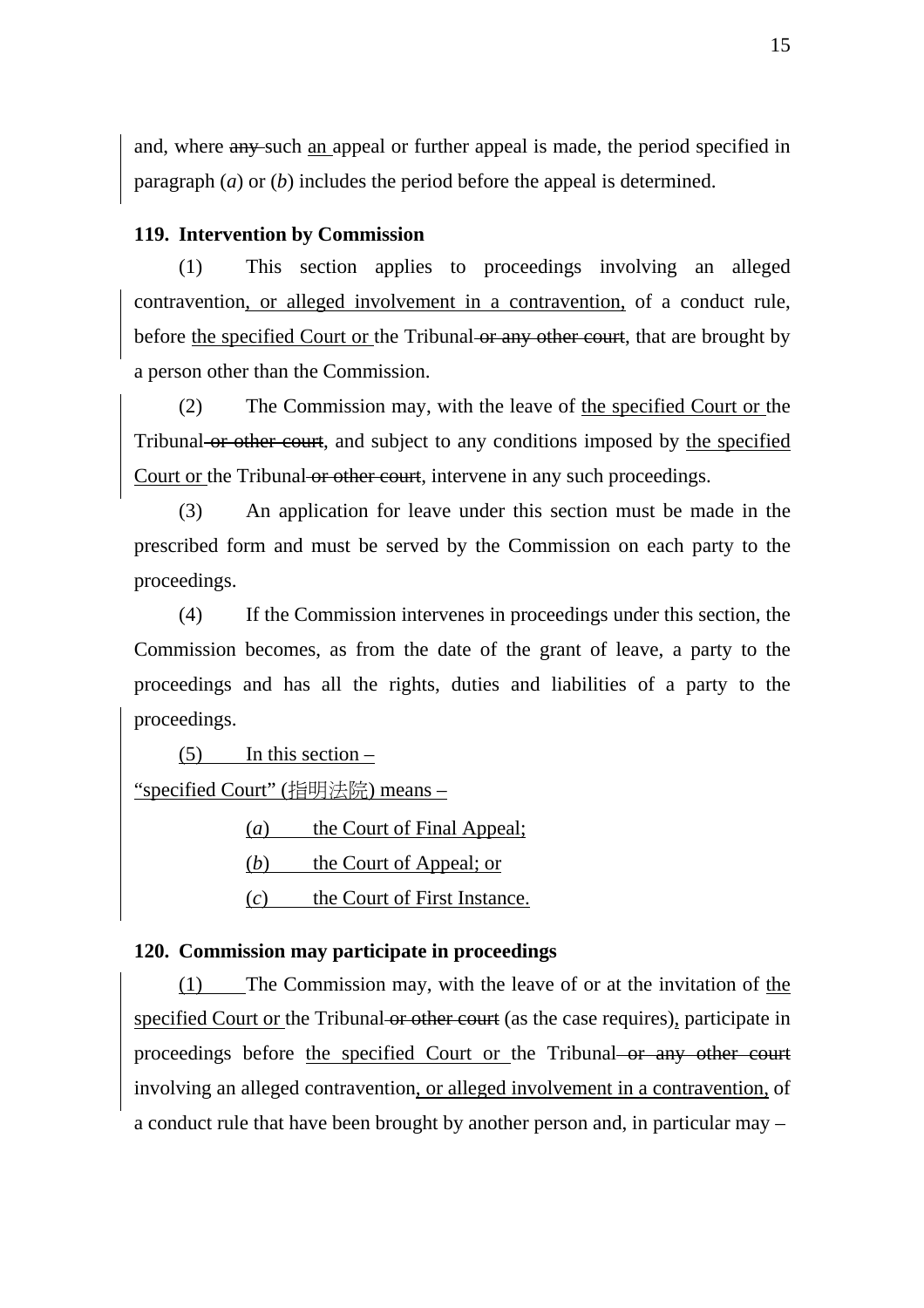- (*a*) make written submissions to the specified Court or the Tribunal or other court; or
- (*b*) apply for, or join an application for, the adjournment of the proceedings pending the completion of the Commission's investigation into the alleged contravention or involvement that is in issue in the proceedings.

 $(2)$  In this section –

"specified Court" (指明法院) means –

(*a*) the Court of Final Appeal;

(*b*) the Court of Appeal; or

(*c*) the Court of First Instance.

### PART 8

#### DISCLOSURE OF INFORMATION

*[…]* 

## PART 9

### COMPETITION COMMISSION

*[…]* 

## PART 10

#### COMPETITION TRIBUNAL

 *[…]* 

#### **Division 2 – Jurisdiction and Powers**

### **141. Jurisdiction of Tribunal**

(1) The Tribunal has jurisdiction to hear and determine –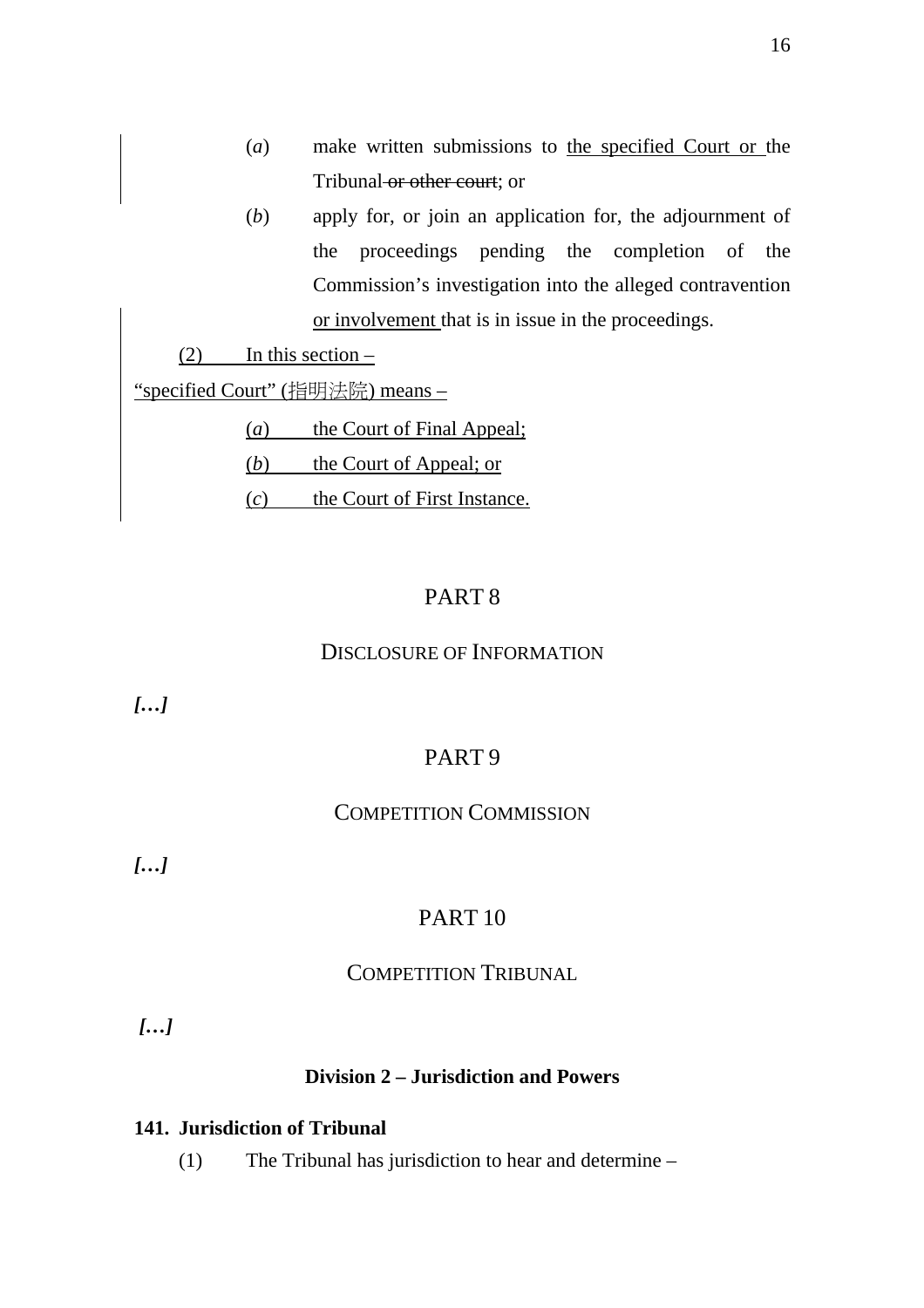- (*a*) applications made by the Commission with regard to alleged contraventions, or alleged involvements in contraventions, of the competition rules;
- (*b*) applications for the review of reviewable determinations;
- (*c*) private actions in respect of contraventions, or involvements in contraventions, of the conduct rules;
- (*ca*) allegations of contraventions, or involvements in contraventions, of the conduct rules raised as a defence;
- (*d*) applications for the disposal of property;
- (*e)* applications for the enforcement of commitments; and
- (*f*) any matter related to a matter referred to in paragraphs paragraph  $(a)$ ,  $(b)$ ,  $(c)$ ,  $(ca)$ ,  $(d)$  and or  $(e)$  if the matters arise out of the same or substantially the same facts.

(2) In the exercise of its jurisdiction, the Tribunal has the same jurisdiction to grant remedies and reliefs, equitable or legal, as the Court of First Instance.

*[…]* 

### **149. Findings of fact by Court of First Instance**

(1) A finding of any fact by the Court of First Instance in any proceedings transferred to it by the Tribunal under section 115A(3), which is relevant to an issue arising in any other proceedings, either in the Court or in the Tribunal, relating to a contravention, or involvement in a contravention, of a conduct rule, is evidence of that fact in those proceedings if –

- (*a*) the time for bringing an appeal in respect of the finding has expired and the relevant party has not brought such an appeal; or
- (*b*) the final decision of a court on such appeal has confirmed the finding.
- (2) In this section–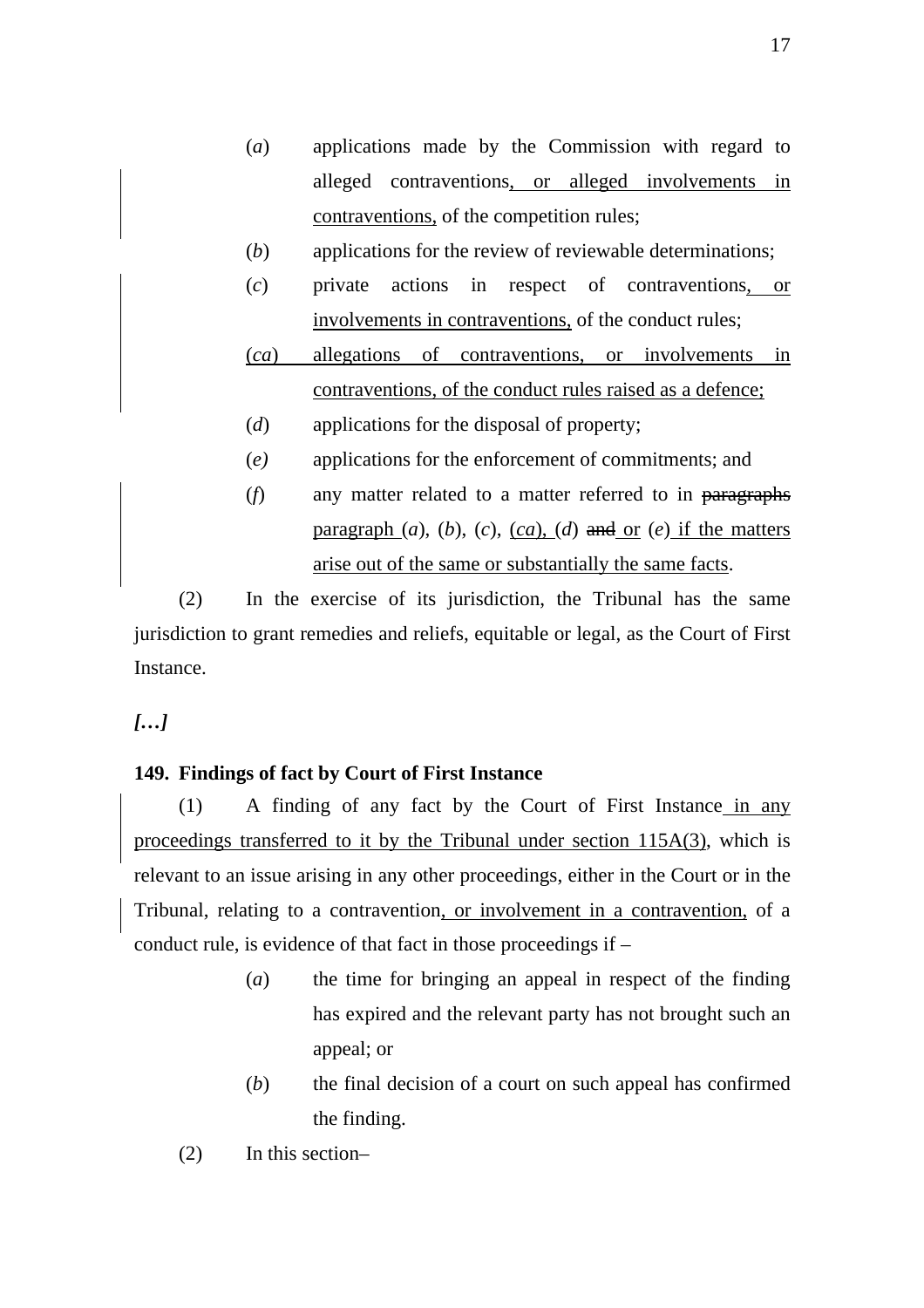"relevant party" (有關一方) has the meaning given by section 148(2).

### *[…]*

### **153. Appeal to Court of Appeal**

(1) An Subject to subsection (2) and section 153A, an appeal lies as of right to the Court of Appeal against any decision (including a decision as to the amount of any compensatory sanction or pecuniary penalty), determination or order of the Tribunal made under this Ordinance.

(2) An appeal under this section may only be brought – (*a*) by a person who was a party to the proceedings in which the decision, determination or order of the Tribunal was made; and (*b*) with the leave of the Court of Appeal. (3) Leave to appeal may not be granted under subsection (2)(*b*) unless the Court of Appeal is satisfied that – (*a*) the appeal has a reasonable prospect of success; or (*b*) there is some other reason in the interests of justice why the appeal should be heard. (2) An appeal does not lie – (*a*) against an order of the Tribunal allowing an extension of time for appealing against a decision, determination or order of the Tribunal; (*b*) against a decision, determination or order of the Tribunal if it is provided by any Ordinance or by the rules of the Tribunal made under section 156 that the decision, determination or order is final; or (*c*) without the leave of the Court of Appeal or the Tribunal, against an order of the Tribunal made with the consent of

discretion of the Tribunal.

the parties or relating only to costs that are left to the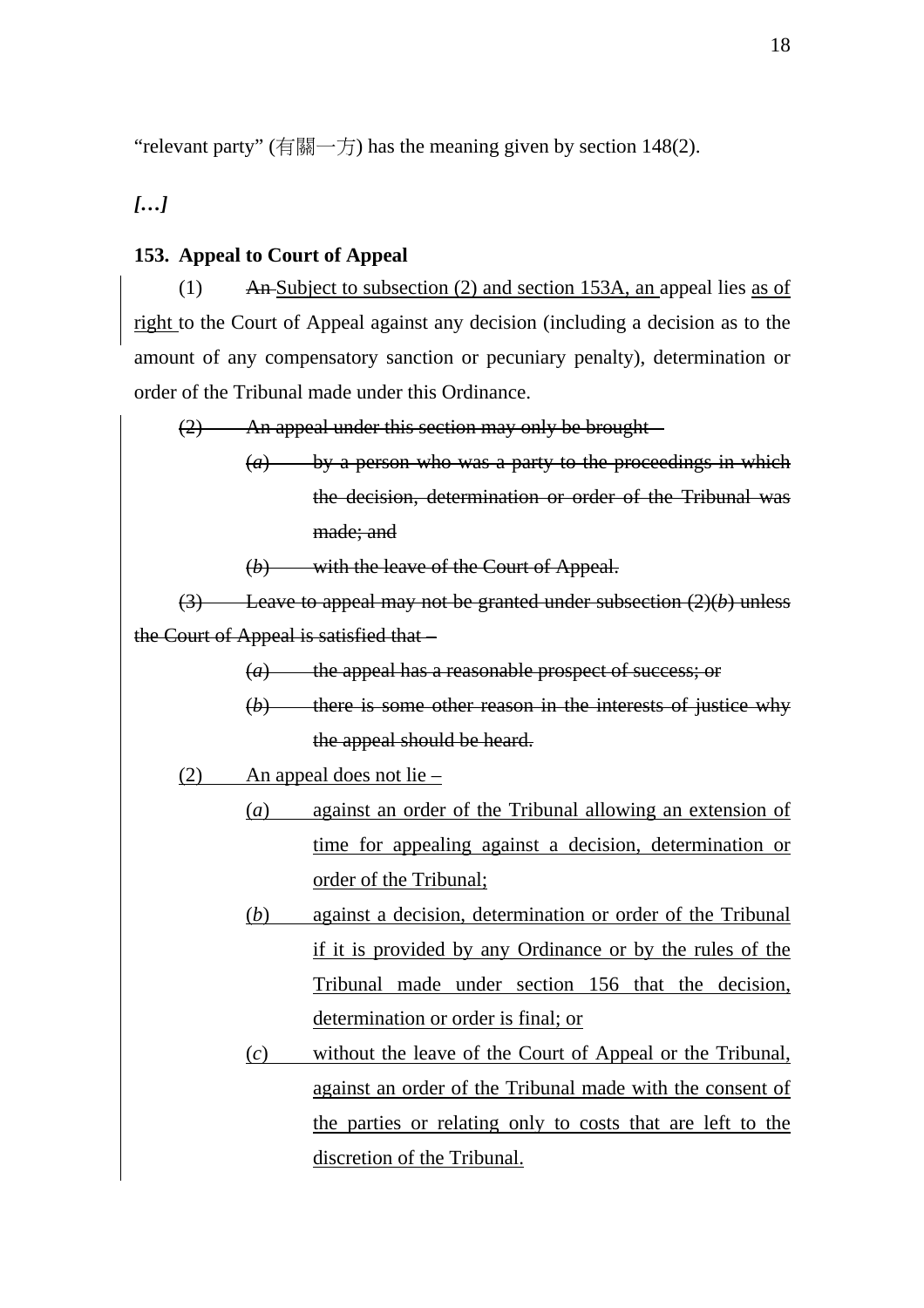(3) Rules of the Tribunal made under section 156 may provide for decisions, determinations or orders of any prescribed description to be treated for any prescribed purpose connected with appeals to the Court of Appeal as final or interlocutory.

(3A) An appeal does not lie against a decision of the Court of Appeal as to whether a decision, determination or order of the Tribunal is, for any purpose connected with an appeal to the Court, final or interlocutory.

(4) The Court of Appeal has jurisdiction to hear and determine an appeal under subsection (1) and may –

- (*a*) confirm, set aside or vary the decision, determination or order of the Tribunal;
- (*b*) where the decision, determination or order of the Tribunal is set aside, substitute any other decision, determination or order it considers appropriate; or
- (*c*) remit the matter in question to the Tribunal for reconsideration in the light of the decision of the Court.

(5) Except in the case of an appeal against the imposition, or the amount, of a pecuniary penalty, the making of an appeal under this section does not suspend the effect of the decision, determination or order to which the appeal relates.

## **153A. Leave to appeal required for interlocutory appeals**

(1) Except as provided by the rules of the Tribunal made under section 156, an appeal does not lie to the Court of Appeal against any interlocutory decision, determination or order of the Tribunal unless leave to appeal has been granted by the Court of Appeal or the Tribunal.

(2) Rules of the Tribunal made under section 156 may specify an interlocutory order of any prescribed description as being an interlocutory decision, determination or order to which subsection (1) does not apply and accordingly an appeal lies as of right against the decision, determination or order.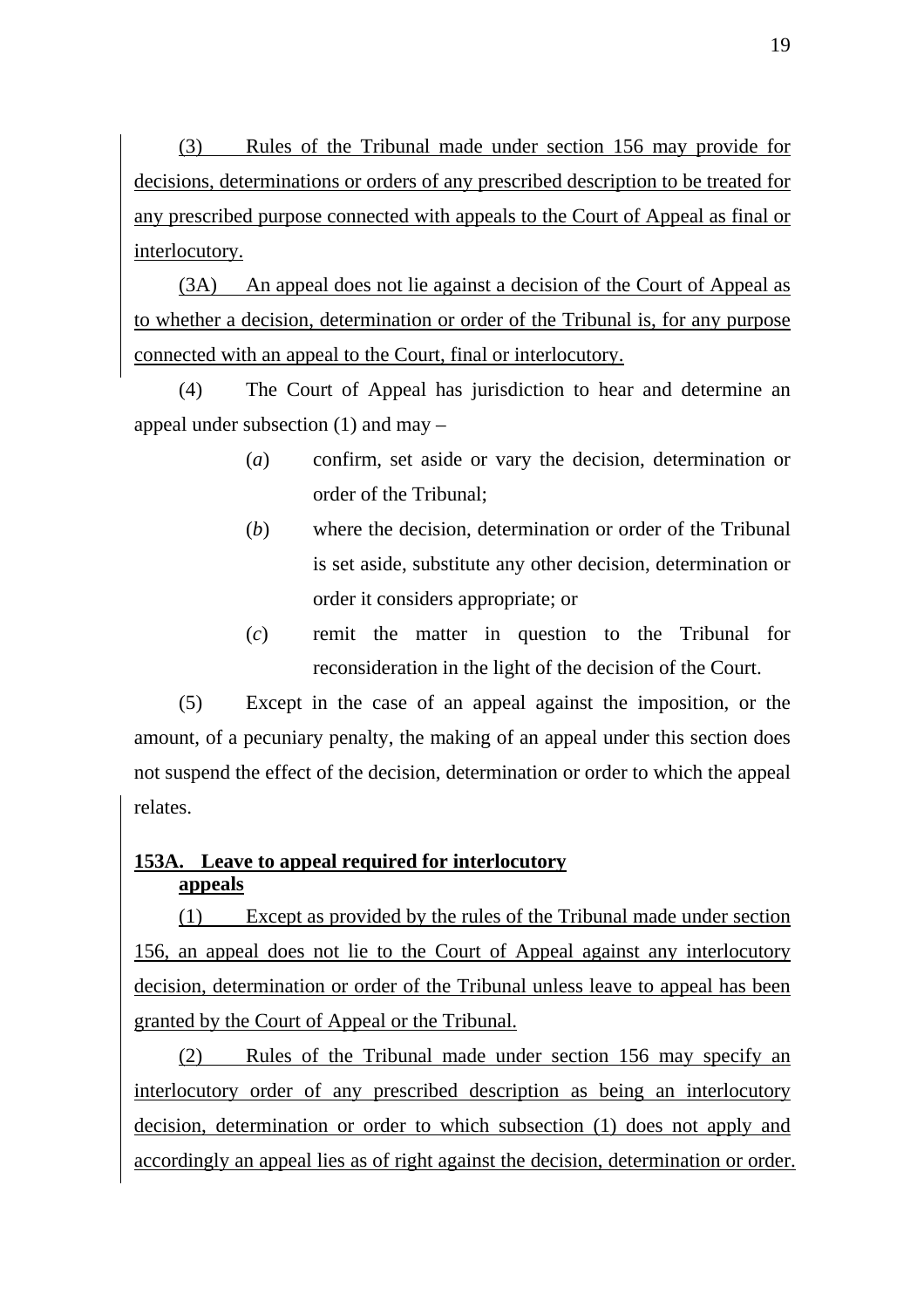

*[…]* 

## PART 11

## CONCURRENT JURISDICTION RELATING TO TELECOMMUNICATIONS AND BROADCASTING

*[…]* 

### **161. Memorandum of Understanding**

 (3A) Before signing any Memorandum of Understanding, or any amendment to it, under this section, the Commission and the Communications Authority must consult the Legislative Council.

*[subclauses (1) to (3), (4) to (6) omitted]*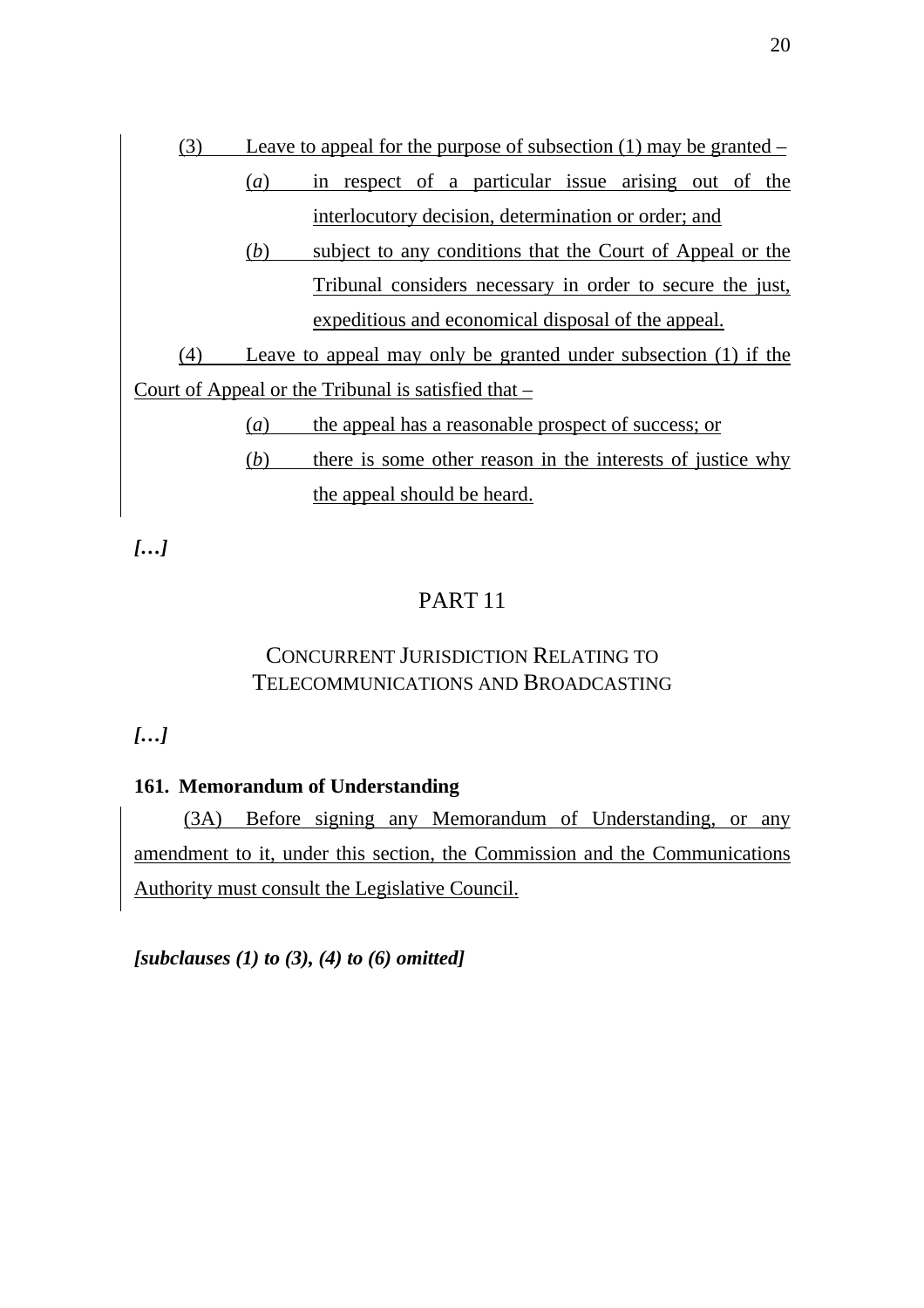## PART 12

### **MISCELLANEOUS**

*[…]* 

#### **Division 3 – Indemnities**

### **167. Certain indemnities of officers, employees or agents void**

(1) Subject to section 169, no person may indemnify another person who is or was an officer, employee or agent of an undertaking against liability for paying –

> (*b*) costs incurred in defending an action in which that other person is –

- (i) convicted of contempt of the Tribunal;
- (ii) convicted of an offence under this Part or Part 3; or

### *[paragraph (a), (b)(iii) of subclause 1, and subclauses (2) and (3) omitted]*

*[…]* 

SCHEDULE 1 [ss. 9, 15, 24, 30, & 36 & 162A]

### GENERAL EXCLUSIONS FROM CONDUCT RULES

*[…]* 

5. **Agreements of lesser significance**

 $(5)$  In this section –

"preceding calendar year" (對上公曆年) means the calendar year preceding the calendar year mentioned in subsection  $(1)(a)$ ,  $(b)$  or  $(c)$ ;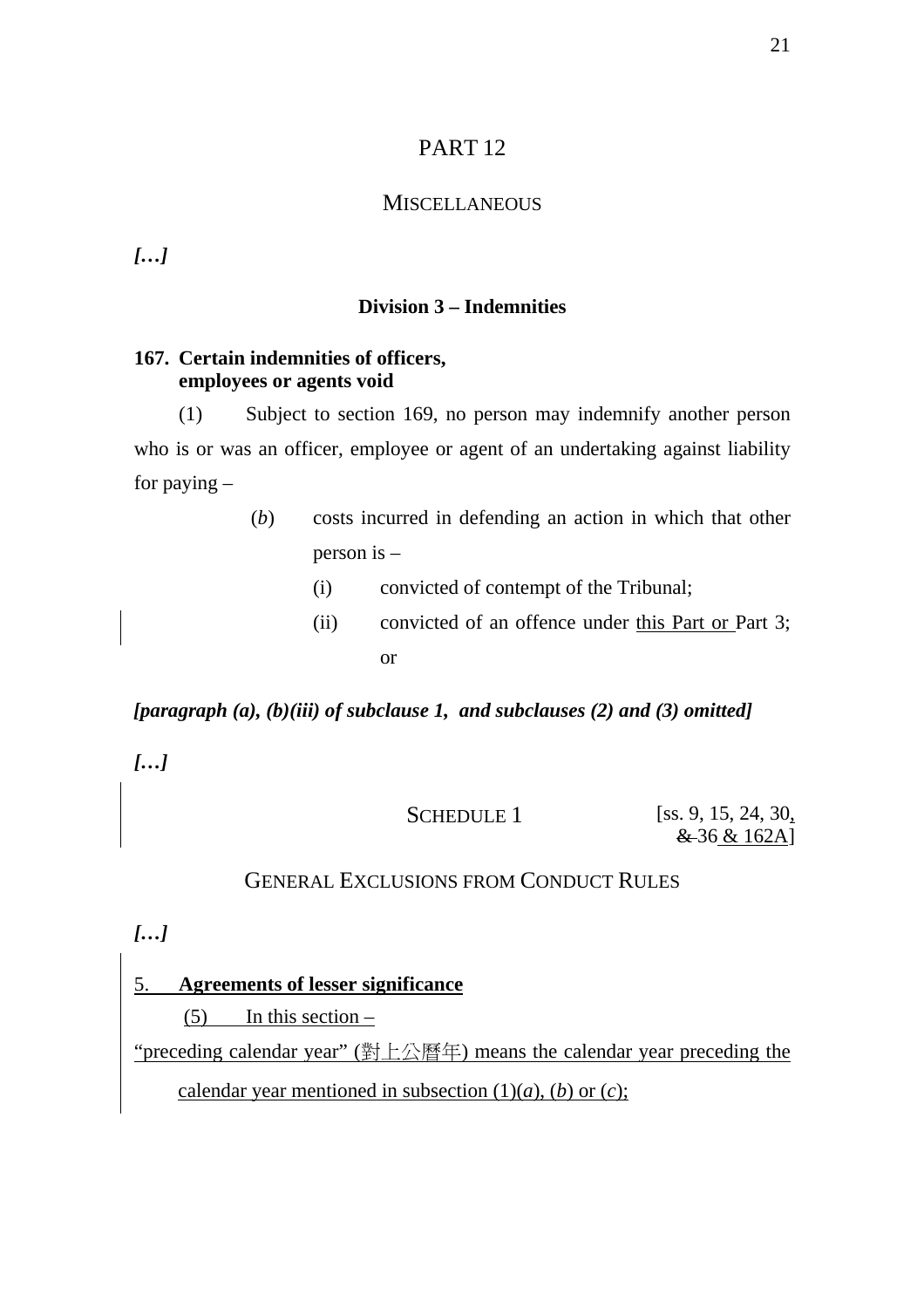["對上公曆年"(preceding calendar year)指第(1)(*a*)、(*b*)或(*c*)款提述的公曆

年對上的一個公曆年;]

*[definition of "turnover" (*營業額*) in subsection (5) and subsections (1) to (4) omitted]* 

# 6. **Conduct of lesser significance**

(1) The second conduct rule does not apply to conduct engaged in by an undertaking the turnover of which does not exceed \$40,000,000 for the turnover period.

[(1) 如某業務實體從事某行為,而該業務實體在營業期的營業 額不超過\$40,000,000,第二行為守則不適用於該業務實體從事的行為。]

 (3) The turnover period of an undertaking is the period specified as such for the purpose of this subsection in the regulations made under section  $162A(2)$  if  $-$ 

 $(a)$  for an undertaking that has a financial year –

 (ii) the financial year of the undertaking that ends in the preceding calendar year is less than 12 months; or [(ii) 該業務實體在對上公曆年內終結的財政年度,

不足 12 個月;或1

 $(4)$  In this section –

"preceding calendar year" (對上公曆年) means the calendar year preceding the calendar year in which the conduct mentioned in subsection (1) is engaged in;

["對上公曆年"(preceding calendar year)指有從事第(1)款提述的行為的公 曆年對上的一個公曆年;1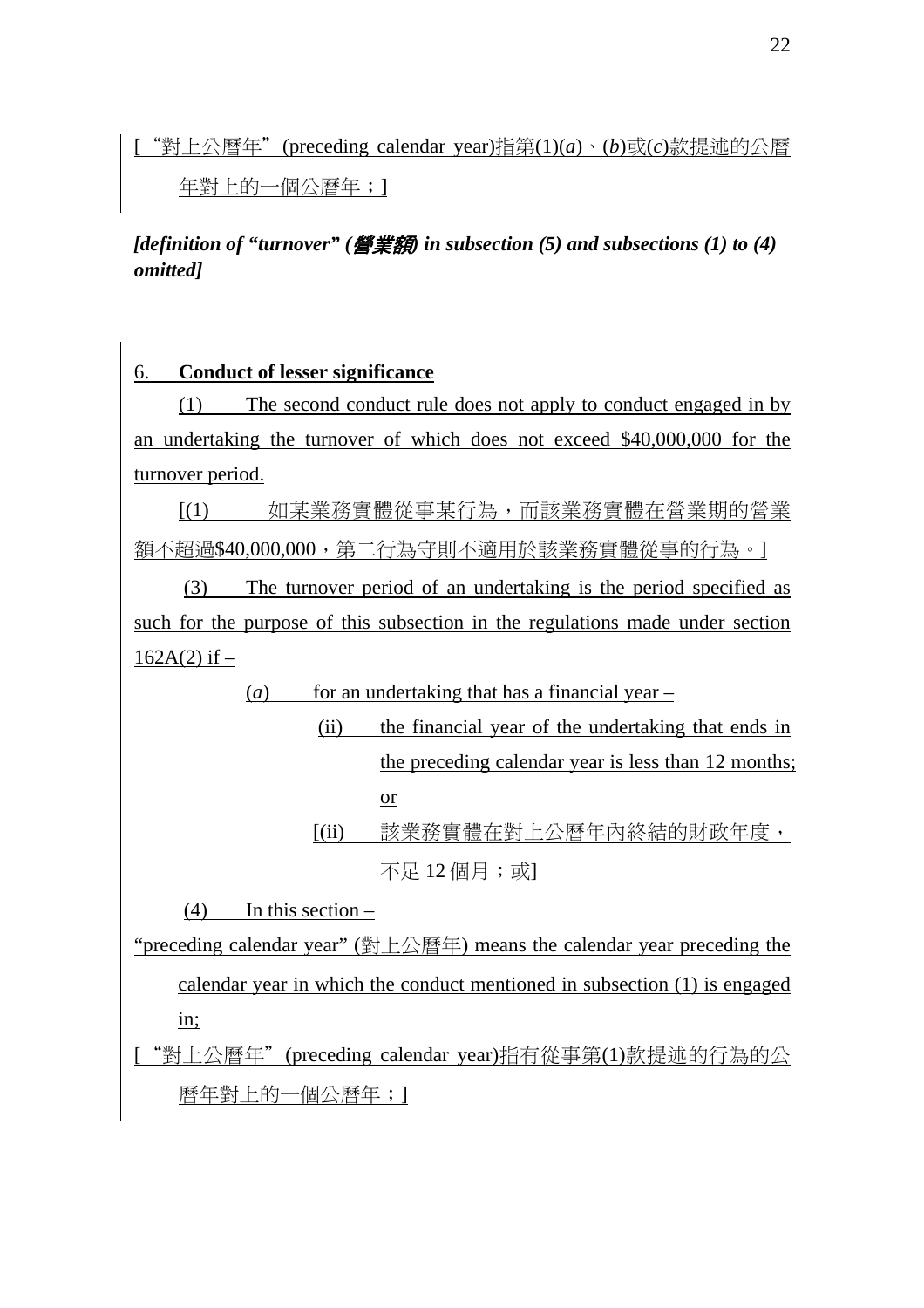*[definition of "turnover" (*營業額*) in subsection (4), subsection (2), and subsection (3)(a)(i) and (b) omitted]* 

## SCHEDULE 2 [s. 64]

### **COMMITMENTS**

*[…]* 

SCHEDULE 3 [ss.  $92, \underline{\&}110$ &113]

## ORDERS THAT MAY BE MADE BY TRIBUNAL IN RELATION TO CONTRAVENTIONS OF COMPETITION RULES

*[…]* 

SCHEDULE  $4$  [ss. 95  $\&$  98]

# PROVISIONS THAT MAY BE CONTAINED IN ORDERS MADE BY TRIBUNAL IN RELATION TO ANTICIPATED MERGERS AND MERGERS

*[…]* 

SCHEDULE 5 [ss. 2, 121, 128 & 165]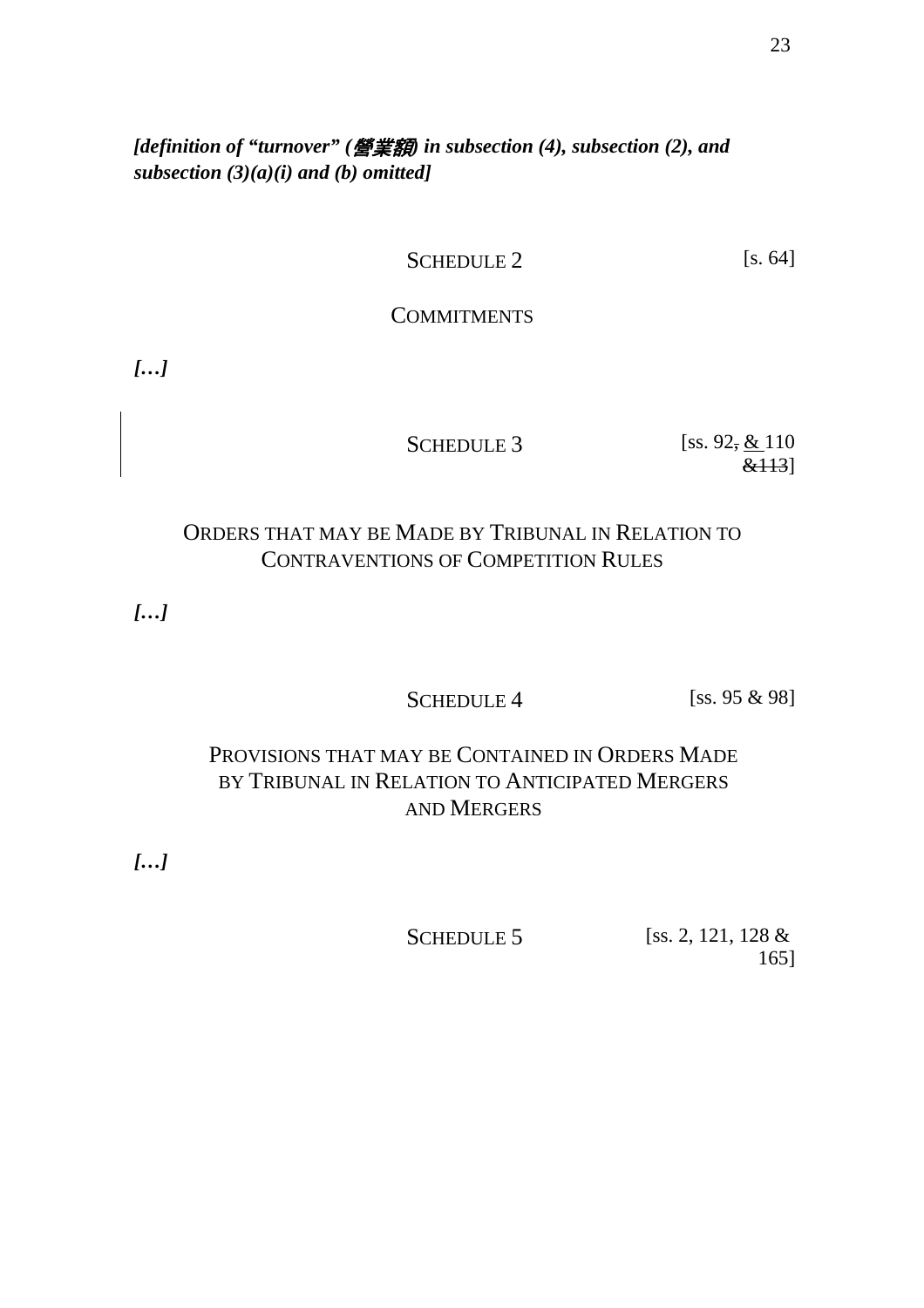## COMPETITION COMMISSION

*[…]* 

# PART 7A

## REGISTER AND DISCLOSURE OF INTERESTS

*[…]* 

### 28B. **Disclosure of interests**

(7) Subsections (1), (2) and (6) apply to a member of a committee established by the Commission, as if any reference to the Commission in subsections (1) and (6) were a reference to the committee.

*[subsections (1) to (6) omitted]* 

## PART 8

## DELEGATION

### 29. **Delegation by Commission**

 (2) Despite subsection (1), the Commission may not delegate any of the following functions –

> (*ca*) the duty to give a copy of its annual report, its statement of accounts, and the auditor's report on the statement of accounts, to the Chief Executive under section 26 of this Schedule;

*[paragraphs (a), (b), (ba), (bb), (c), (d) to (l), (la), (m) to (o) of subsection (2), subsections (1) and (3) omitted]* 

*[…]* 

SCHEDULE 6 [s. 161]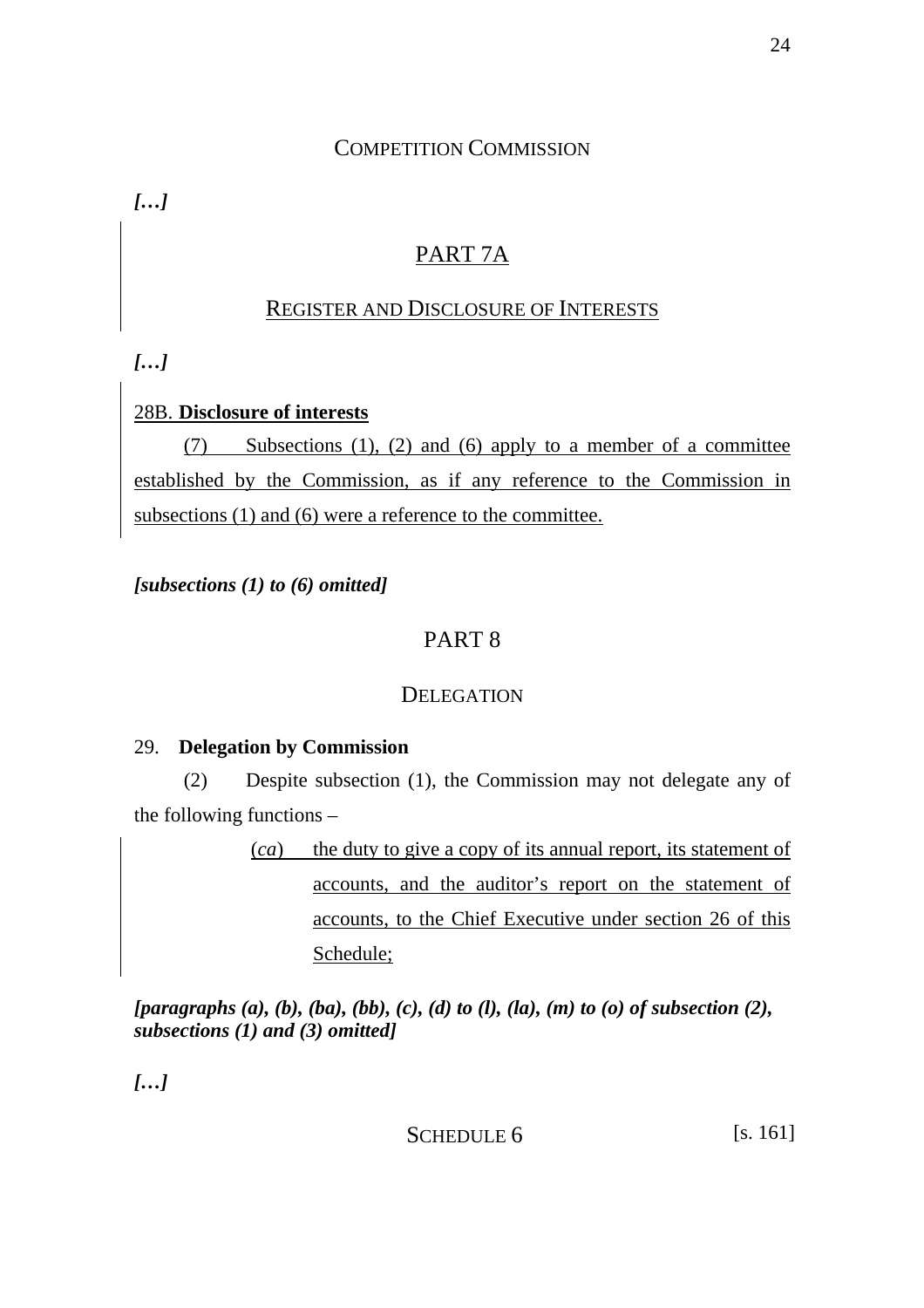# MATTERS THAT MAY MUST BE PROVIDED FOR IN MEMORANDUM OF UNDERSTANDING

*[…]* 

SCHEDULE 7 [SS. 2, 3, 81 & 162]

**MERGERS** 

*[…]* 

# PART 5

## **DECISIONS**

*[…]* 

## 15. **Rescission of decision**

(2A) The notice referred to in subsection (2) must be published –

[第(2)款提述的通知須—]

 *[paragraphs (a) and (b) of subsection (2A) , and subsections (1), (2), (3) to (6) omitted]* 

*[…]* 

SCHEDULE 8 [s. 175]